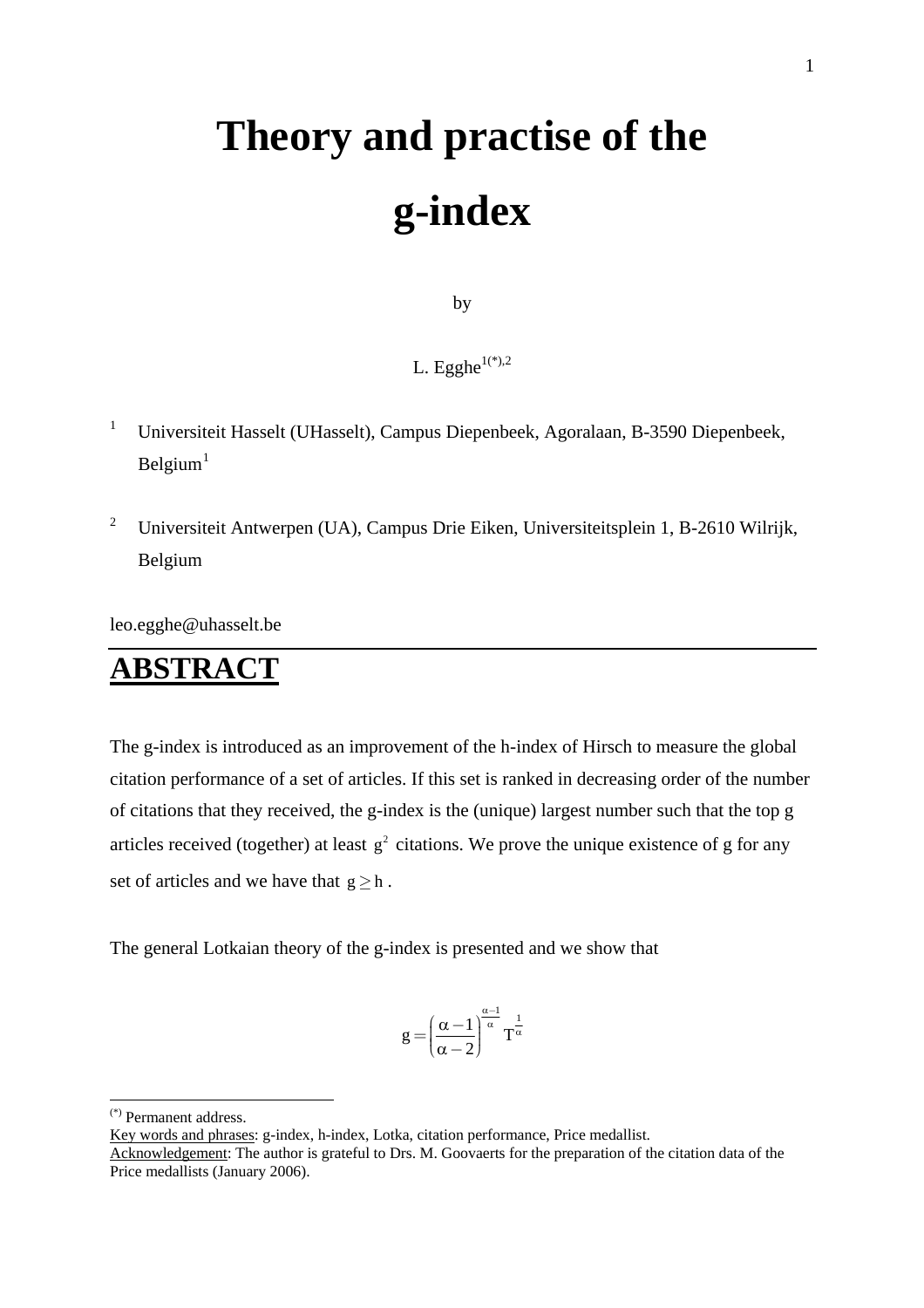where  $\alpha > 2$  is the Lotkaian exponent and where T denotes the total number of sources.

We then present the g-index of the (still active) Price medallists for their complete careers up to 1972 and compare it with the h-index. It is shown that the g-index inherits all the good properties of the h-index and, in addition, better takes into account the citation scores of the top articles. This yields a better distinction between and order of the scientists from the point of view of visibility.

## **I. Introduction**

Recently the physicist Hirsch (see Hirsch (2005)) introduced the so-called h-index – see also Ball (2005), Braun, Glänzel and Schubert (2005), Glänzel (2006a,b), Egghe and Rousseau (2006). For any general "set of papers" one can arrange these papers in decreasing order of the number of citations they received. The h-index is then the largest rank  $h = r$  such that the paper on this rank (and hence also all papers on rank 1,…,h) has h or more citations. Hence the papers on ranks  $h+1$ ,  $h+2$ , ... have not more than h citations.

Although introduced by a physicist, this new science indicator has been well-received in scientometrics (informetrics). In the above mentioned references it was argued that the hindex is a simple single number incorporating publication as well as citation data (hence comprising quantitative as well as qualitative or visibility aspects) and hence has an advantage over numbers such as "number of significant papers" (which is arbitrary) or "number of citations to each of the (say) q most cited papers" (which again is not a single number). The hindex is also robust in the sense that it is insensitive to a set of uncited (or lowly cited) papers but also it is insensitive to one or several outstandingly highly cited papers. This last aspect can be considered as a drawback of the h-index. Let us discuss this point further.

Highly cited papers are, of course, important for the determination of the value h of the hindex. But once a paper is selected to belong to the top h papers, this paper is not "used" any more in the determination of h, as a variable over time. Indeed, once a paper is selected to the top group, the h-index calculated in subsequent years is not at all influenced by this paper's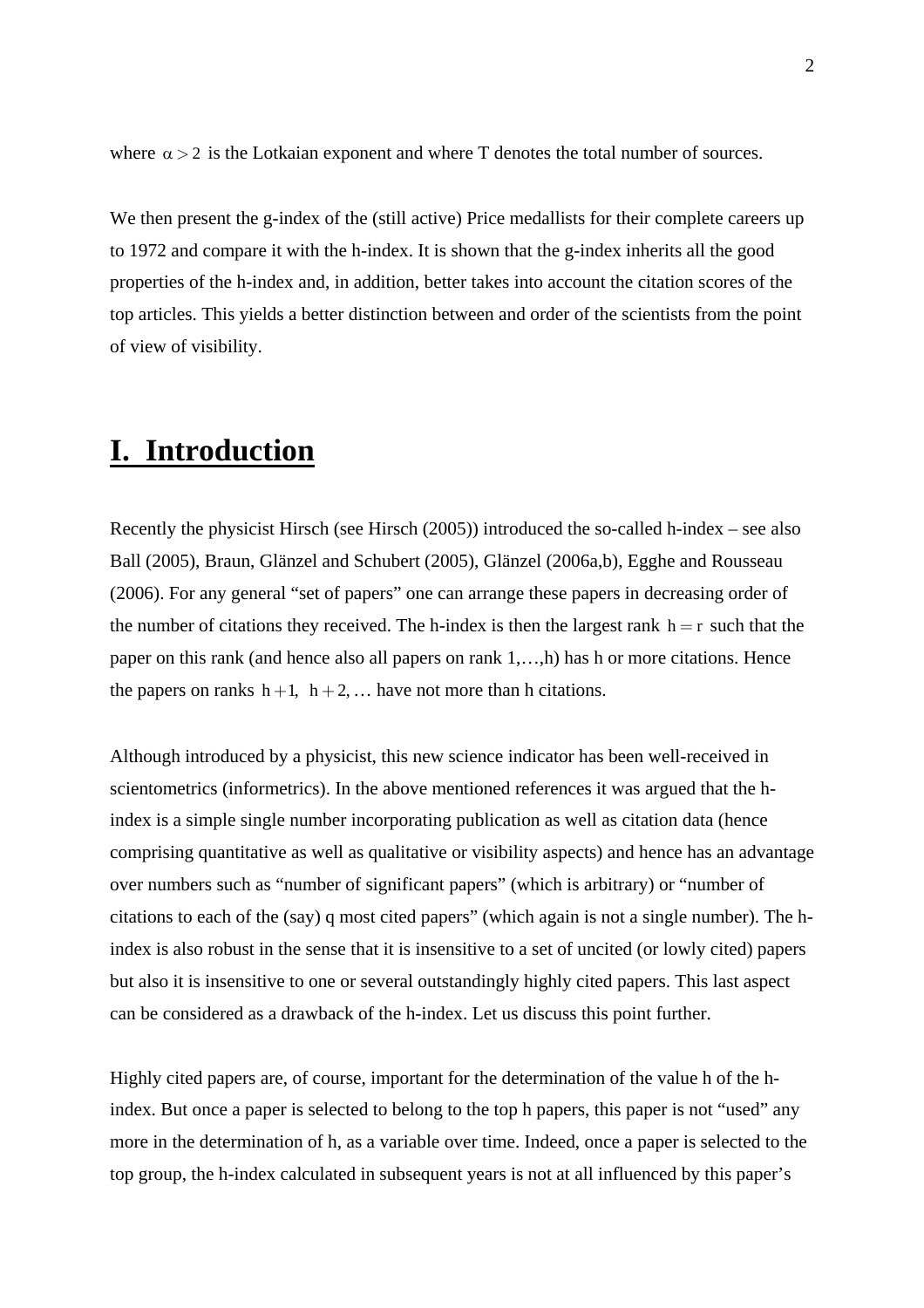received citations further on: even if the paper doubles or triples its number of citations (or even more) the subsequent h-indexes are not influenced by this. We think it is an advantage of the h-index not to take into account the "tail" papers (with low number of citations) but it should (being a measure of overall citation performance) take into account the citation evolution of the most cited papers!

In order to overcome this disadvantage, whilst keeping the advantages of the h-index, we make the following remark: by definition of the h-index, the papers on rank 1,…,h each have at least h citations, hence these h papers together have at least  $h^2$  citations. But it could well be (see examples further on) that the first  $h+1$  papers have together  $(h+1)^2$  or more citations (here we use the fact that, most probably, the top papers have much more than h citations) and the same might be true for ranks  $h + 2$  (the top  $(h + 2)$  papers having together at least  $(h+2)^2$  citations) or even higher.

Therefore, in the Letter Egghe (2006a) we introduced a simple variant of the h-index: the gindex.

#### **Definition I.1**:

A set of papers has a g-index g if g is the highest rank such that the top g papers have, together, at least  $g^2$  citations. This also means that the top  $g+1$  papers have less than  $(g+1)^2$ papers.

The following proposition (also remarked in Egghe (2006a)) is trivial.

#### **Proposition I.2**:

In all cases one has that

$$
g \ge h \tag{1}
$$

#### **Proof**:

Since h satisfies the requirement that the top h papers have at least  $h^2$  papers and since g is the largest number with this property, it is clear that  $g \ge h$ .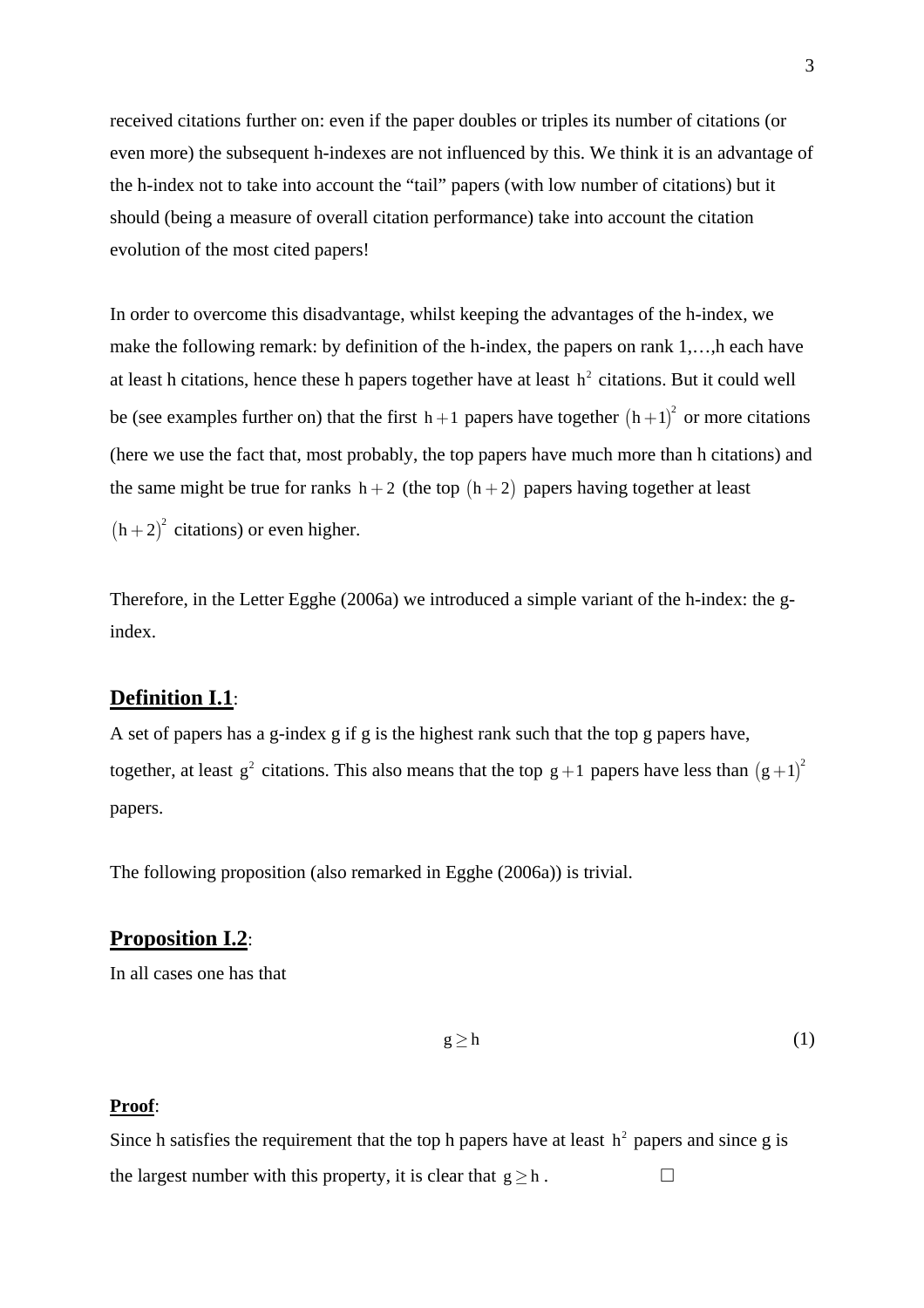An example shows the easy calculation of the h-index and the g-index. The data are the author's own citation data derived from the Web of Knowledge (WoK). It must be underlined, however, that the real citation data can be much higher due to several reasons:

- only source journals, selected by Thomson ISI are used,
- unclear citations (even to source journals, e.g. "to appear" etc.) are not counted in the WoK.

In the table below TC stands for the total number of citations for each paper on rank  $r = 1, 2, ...$ and  $\Sigma$ TC stands for the cumulative number of citations to the papers on rank 1,...,r (for each r). The bold face typed numbers give the explanation for the h-index  $h = 13$  and the g-index  $g = 19$ . Indeed  $h = 13$  is the highest rank such that all papers on rank 1,...,h have at least 13 citations (and hence the papers on rank 14 or higher have not more than 13 citations). Also  $g = 19$  is the highest rank such that the top 19 papers have at least  $19^2 = 361$  citations (here  $381 > 361$ ); on rank 20 we have  $392 < 20^2 = 400$  citations.

## Table 1. Ranking of the papers of L. Egghe according to their number of citations received (source: WoK).

| ТC | r              | $\Sigma$ TC | $r^2$ |
|----|----------------|-------------|-------|
|    |                |             |       |
| 47 | 1              | 47          | 1     |
| 42 | $\overline{2}$ | 89          | 4     |
| 37 | 3              | 126         | 9     |
| 36 | 4              | 162         | 16    |
| 21 | 5              | 183         | 25    |
| 18 | 6              | 201         | 36    |
| 17 | 7              | 218         | 49    |
| 16 | 8              | 234         | 64    |
| 16 | 9              | 250         | 81    |
| 16 | 10             | 266         | 100   |
| 15 | 11             | 281         | 121   |
| 13 | 12             | 294         | 144   |
| 13 | 13             | 307         | 169   |
| 13 | 14             | 320         | 196   |
| 13 | 15             | 333         | 225   |
| 12 | 16             | 345         | 256   |
| 12 | 17             | 357         | 289   |
| 12 | 18             | 369         | 324   |
| 12 | 19             | 381         | 361   |
| 11 | 20             | 392         | 400   |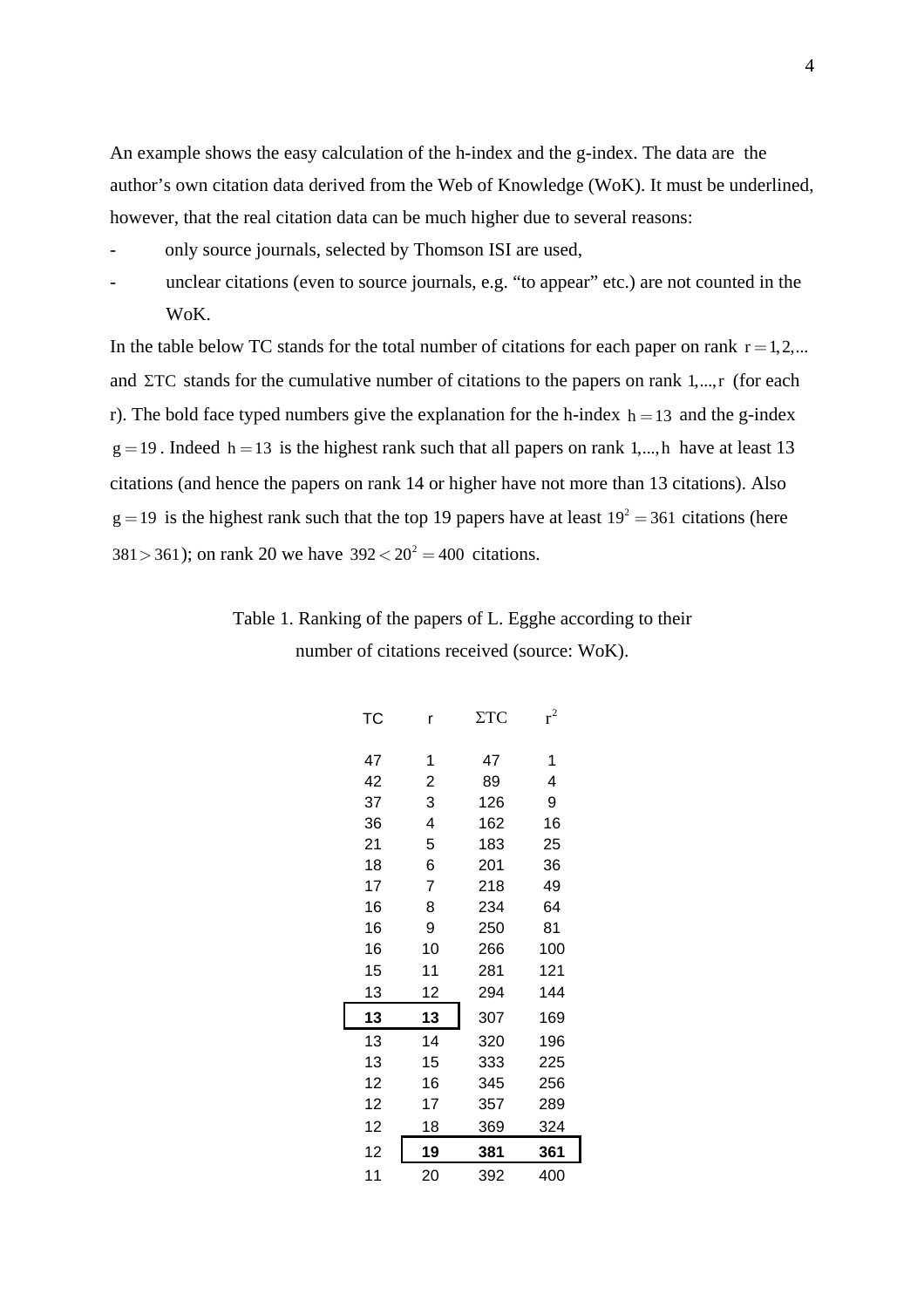In the last section of this article we will compare the h- and g-indexes of the (active) Price medallists (updated calculations of the h-index as in Glänzel and Persson (2005) and new calculations of the g-index) showing the advantage of the g-index above the h-index but in the next section we will give the mathematical theory of the g-index based on Lotka's law

$$
f(j) = \frac{C}{j^{\alpha}}
$$
 (2)

 $j \ge 1$ ,  $C > 0$ ,  $\alpha > 2$  (it will turn out that, if we let j to be arbitrary large – which we assume here for the sake of simplicity – we need to take  $\alpha > 2$ ). In case of (2) we will show that (T = total number of sources (= papers here))

$$
g = \left(\frac{\alpha - 1}{\alpha - 2}\right)^{\frac{\alpha - 1}{\alpha}} T^{\frac{1}{\alpha}}
$$
 (3)

, hence by Glänzel (2006b) or Egghe and Rousseau (2006), since one showed there that  $h = T^{\frac{1}{\alpha}}$ , we have

$$
g = \left(\frac{\alpha - 1}{\alpha - 2}\right)^{\frac{\alpha - 1}{\alpha}} h > h
$$
 (4)

Also the relation of g with the total number A of items (= citations here) is given. Before this theory is developed we will, firstly, show the general existence theorem for the g-index: for any set of papers we always have that the g-index exists and is unique.

Note, cf. Braun, Glänzel and Schubert (2005), Egghe (2006a), Egghe and Rousseau (2006), that any set of papers can be taken here, e.g. the papers of a scientist but also a year's production (articles) in a journal can be used.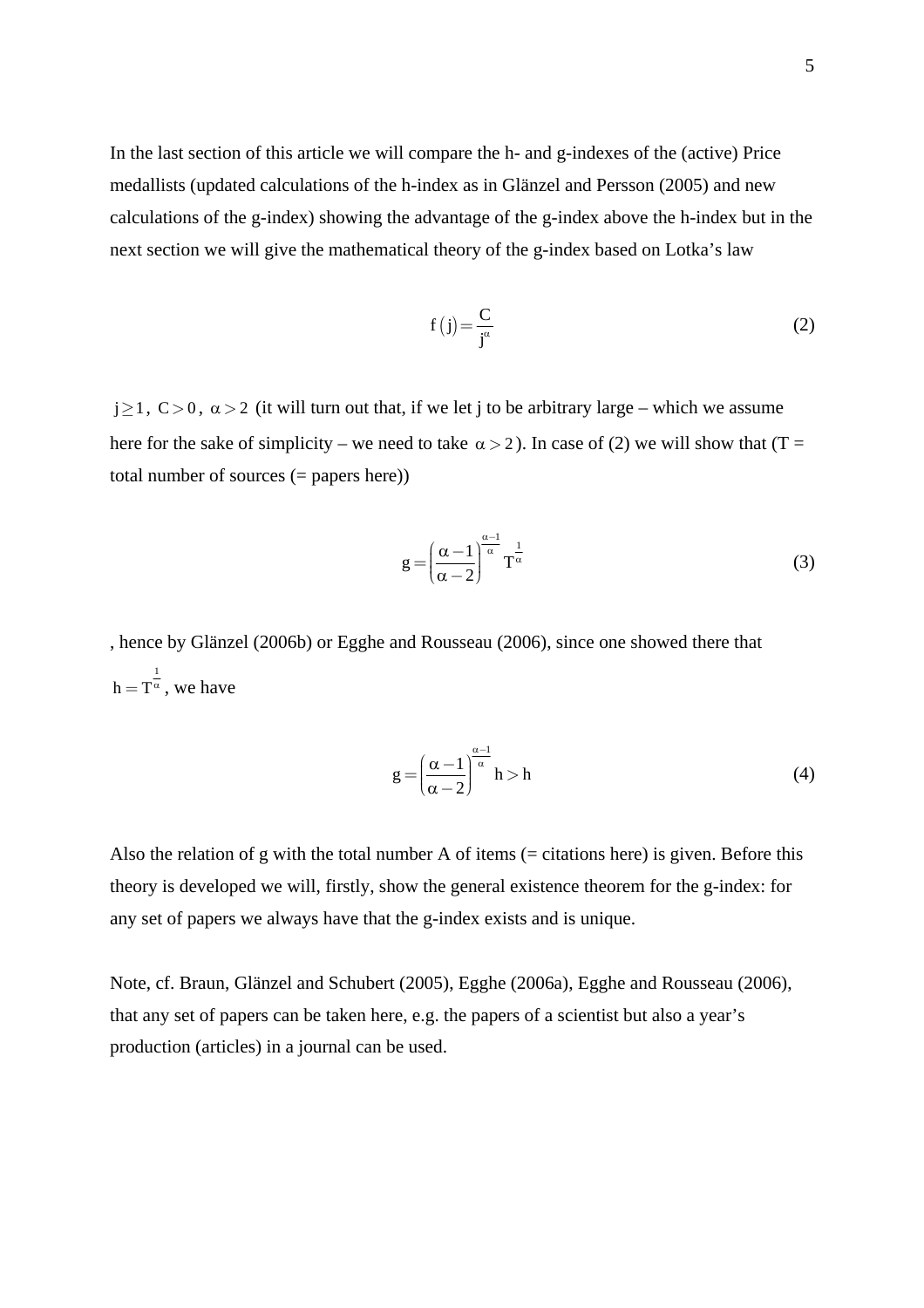## **II. Mathematical theory of the g-index**

First we will give a mathematically exact definition of the g-index in continuous variables.

#### **II.1 Mathematical definition of the g-index**

Let  $f(j)$   $(j \ge 1)$  denote the general size-frequency function of the system (which can be more general than the papers-citation relation: we can work in general information production processes (IPPs) where we have sources that produce items – cf. Egghe and Rousseau (1990), Egghe (2005)). We do not suppose f to be Lotkaian at this moment. Let  $g(r)$   $(r \in [0, T])$  denote the general rank-frequency function (the function  $g(r)$  should not be confused with the gindex; we keep the  $f(j)$  and  $g(r)$  notation since this has been done in all previous articles and books on this topic – throughout the text it will be clear whether we deal with the function  $g(r)$  or with the g-index g). The general (defining) relation between the functions  $f(j)$  and  $g(r)$  is as follows:

$$
r = g^{-1}(j) = \int_{j}^{\infty} f(j')dj'
$$
 (5)

Indeed, if  $r = g^{-1}(j)$  (the inverse of the function  $g(r)$ ) then  $g(r) = j$  and there are r sources with an item density value larger than or equal to j. Denote

$$
G(r) = \int_0^r g(r') dr'
$$
 (6)

the cumulative number of items in the sources up to rank r (i.e. the top r sources).

#### **Definition**:

The rank r is the g-index:  $r = g$  of this system if r is the highest value such that

$$
G(r) \ge r^2 \tag{7}
$$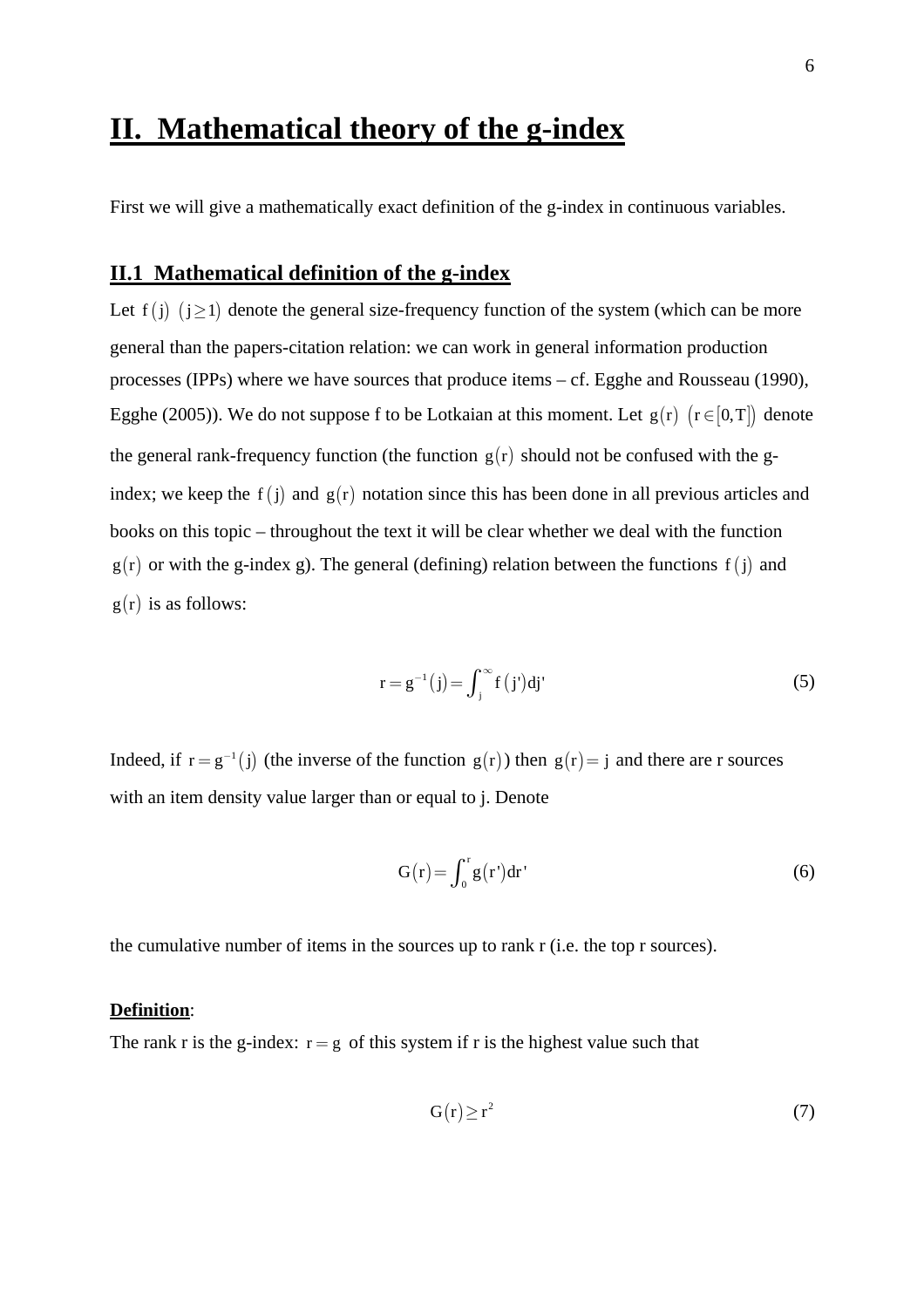Note that this is the exact formulation of the g-index as proposed in Section I in practical systems.

#### **II.2 Existence theorem for the g-index**

#### **Theorem II.2.1**

Every general system has a unique g-index.

#### **Proof**:

Define, for all  $r \in ]0,T]$ 

$$
H(r) = \frac{G(r)}{r}
$$
 (8)

and we define  $H(0) = \lim_{\substack{r \to 0 \\ r}} H(r) = g(0)$ . We first prove that H strictly decreases on [0,T]. Indeed  $=$  lim H(r) = g(0). We first prove that H strictly decreases on [0,T]

$$
H'(r) = \frac{rg(r) - G(r)}{r^2} < 0
$$

since

$$
rg(r) < G(r) = \int_0^r g(r') dr'
$$

since the function g is strictly decreasing (by (5)) for all values of  $r \in [0, T]$ . Since  $H(0) = \lim_{\substack{r \to 0 \\ r}} H(r)$  we hence have that H strictly decreases on [0,T]. If  $H(T) \geq T$  then and since this is the largest possible value, we have the unique g-index  $g = T$ . Suppose now that  $H(T) < T$ . Define  $=$  lim H(r) we hence have that H strictly decreases on [0,T]. If H(T)  $\geq$  T then G(T)  $\geq$  T<sup>2</sup>

$$
F(r) = H(r) - r \tag{9}
$$

$$
F(r) = \frac{G(r)}{r} - r
$$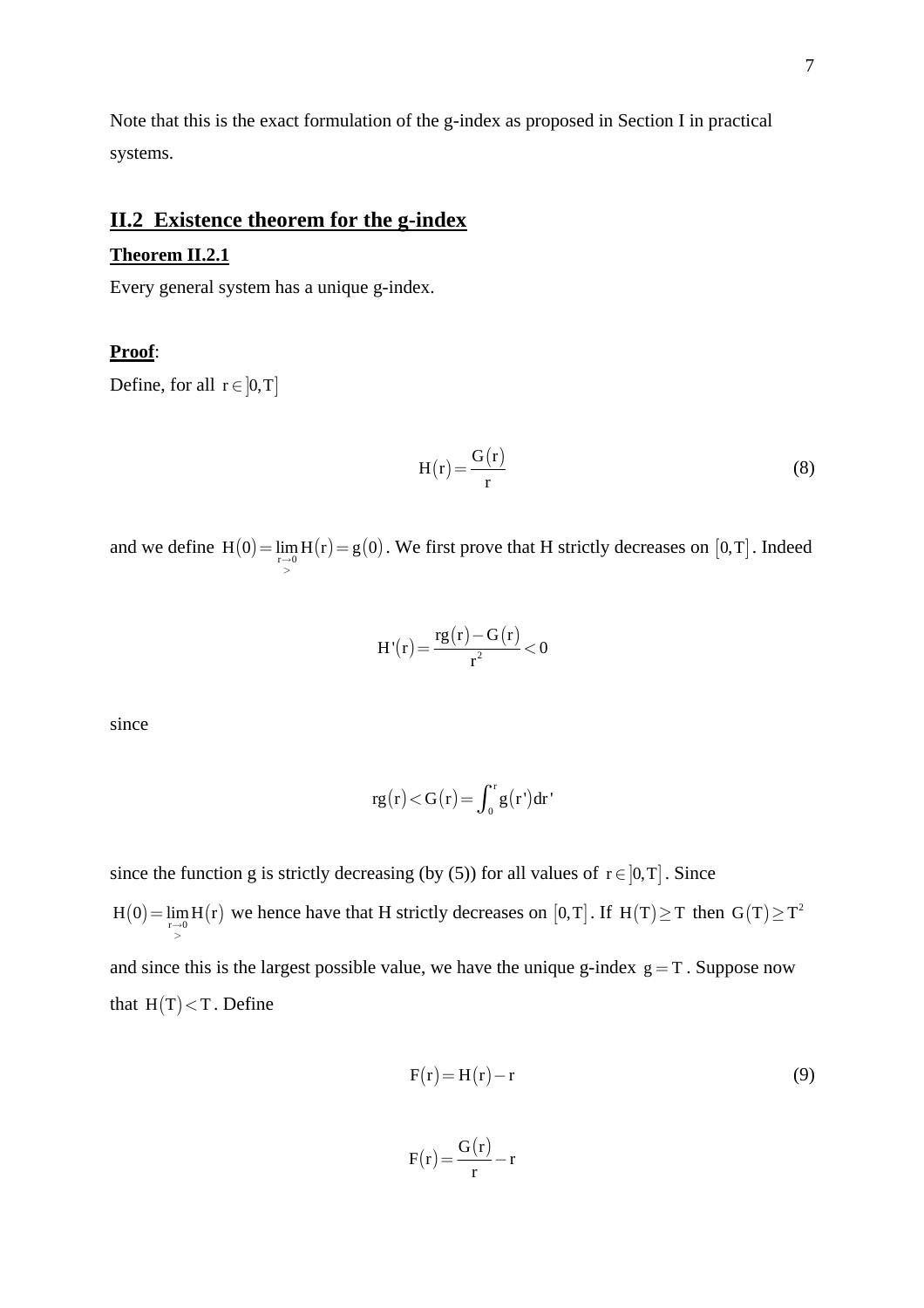Since  $H(0) > 0$  (since the function g strictly decreases (by (5)) and by (8)) and  $H(T) < T$  we have  $F(0) > 0$  and  $F(T) < 0$ . Hence, since F is continuous, there is a value r such that  $F(r) = 0$ . By (8) and (9) we hence have the existence of a value r such that

$$
G(r) = r^2
$$

Note that this satisfies (7) and that it is the highest possible value that satisfies (7): indeed, H strictly decreases, so, for every value  $r'$  r we have

$$
H(r')\!<\!H(r)
$$

By (8):

$$
\frac{G(r')}{r'} < \frac{G(r)}{r} = r
$$

$$
G(r') < rr' < r'^2
$$

contradicting (7). Hence this unique r value is the g-index:  $r = g$ . Note that, except if  $G(T) \geq T^2$ , we can prove that the g-index always satisfies (7) with an equality sign instead of  $\Box$  $\geq$ .

Now we will give formulae for the g-index in terms of parameters that appear in Lotkaian informetrics.

## **II.3 Formulae for the g-index in Lotkaian systems**

If  $G(T) \le T^2$  then we know from the proof of Theorem II.2.1 that the g-index satisfies (7) with an equality sign:

$$
G(g) = g^2 \tag{10}
$$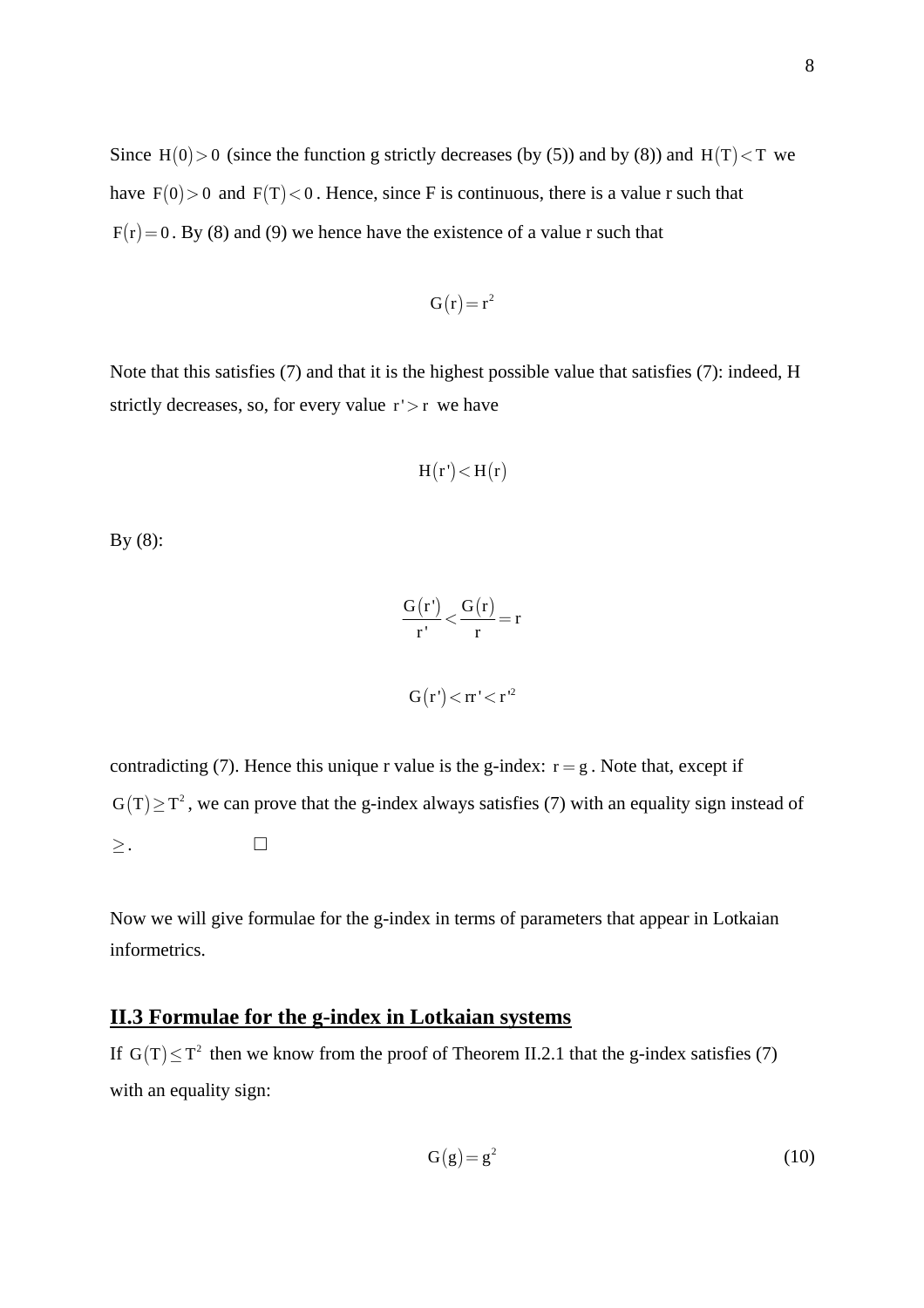Otherwise (if  $G(T) > T^2$ ) we take  $g = T$ .

We have the following theorem.

### **Theorem II.3.1**:

Given the law of Lotka

$$
f(j) = \frac{C}{j^{\alpha}}
$$
 (11)

j  $\geq$  1, C > 0,  $\alpha$  > 2, we have that the g-index equals

$$
g = \left(\frac{\alpha - 1}{\alpha - 2}\right)^{\frac{\alpha - 1}{\alpha}} T^{\frac{1}{\alpha}}
$$
 (12)

$$
if\ \left(\frac{\alpha-1}{\alpha-2}\right)^{\frac{\alpha-1}{\alpha}}T^{\frac{1}{\alpha}}\leq T\ \ and\ \ g=T\ \ if\ \left(\frac{\alpha-1}{\alpha-2}\right)^{\frac{\alpha-1}{\alpha}}T^{\frac{1}{\alpha}} > T\ .
$$

Here T denotes the total number of sources.

#### **Proof**:

### First proof:

The first (cf. (5))

$$
r = g^{-1}(j) = \int_{j}^{\infty} f(j')dj'
$$

$$
= \frac{C}{\alpha - 1} j^{1-\alpha}
$$
(13)

sources yield a total number of items (since  $\alpha$  > 2)

$$
\int_{j}^{\infty} j'f(j')dj' = \frac{C}{\alpha - 2} j^{2-\alpha}
$$
 (14)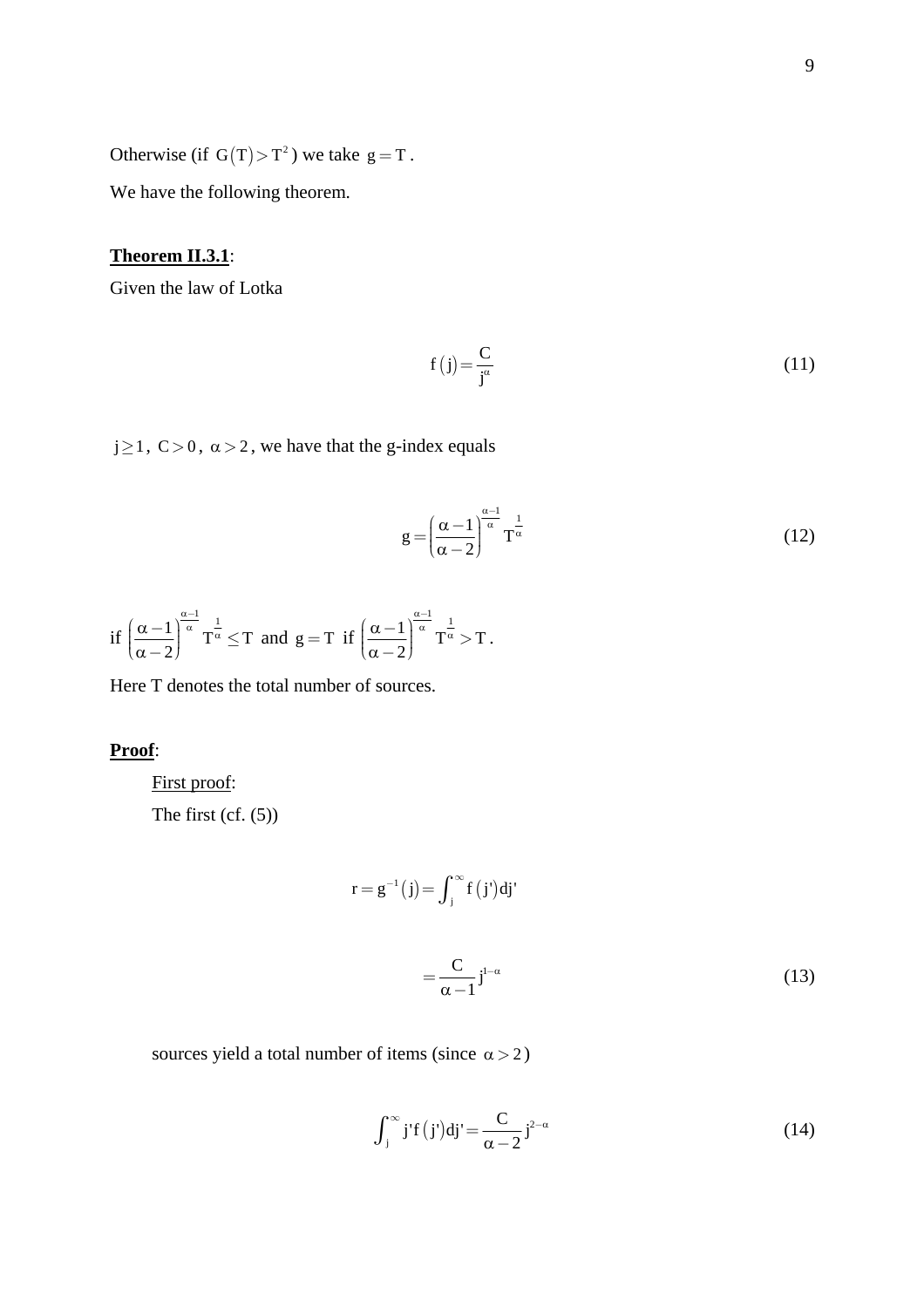(cf. also Egghe (2005), Chapter II).

So, by (10) we have  $r = g$  if

$$
\frac{C}{\alpha - 2} j^{2-\alpha} = g^2 \tag{15}
$$

and if this g satisfies  $g \leq T$  (otherwise take  $g = T$ ). By (13):

$$
j = \left(\frac{(\alpha - 1)r}{C}\right)^{\frac{1}{1 - \alpha}}
$$
 (16)

(16) (for  $r = g$ ) in (15) yields

$$
g = \left[\frac{C}{\alpha - 2} \left(\frac{\alpha - 1}{C}\right)^{\frac{\alpha - 2}{\alpha - 1}}\right]^{\frac{\alpha - 1}{\alpha}}
$$

$$
g = \left(\frac{\alpha - 1}{\alpha - 2}\right)^{\frac{\alpha - 1}{\alpha}} T^{\frac{1}{\alpha}}
$$

α

 $\left(\frac{\alpha}{\alpha-2}\right)$ 

using that  $T = \frac{C}{\alpha - 1}$  as follows from (13) by taking  $j = 1$ . This value is taken as the gindex if it is  $\leq$ T and we take  $g = T$  if it is strictly larger than T.

#### Second proof:

Now we work directly with formula (10). Note that Lotka's law (11) is equivalent with Zipf's law

$$
g(r) = \frac{B}{r^{\beta}}
$$
 (17)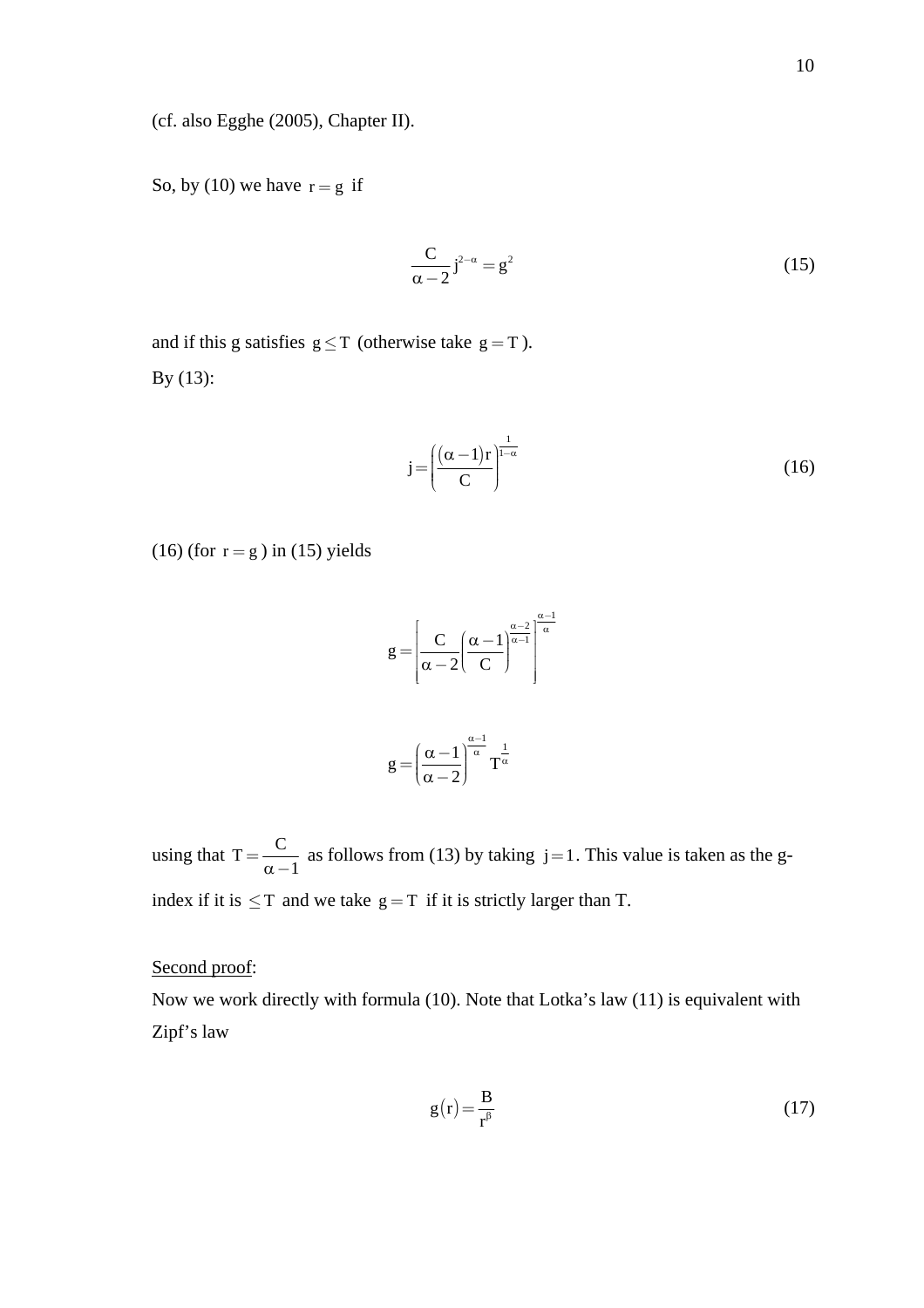B,  $β > 0$ ,  $r ∈ [0,T]$  where we have the relations

$$
B = \left(\frac{C}{\alpha - 1}\right)^{\frac{1}{\alpha - 1}}
$$
 (18)

$$
\beta = \frac{1}{\alpha - 1} \tag{19}
$$

(cf. Egghe (2005), Exercise II.2.2.6 but see also the Appendix in Egghe and Rousseau (2006) where a proof is given.).

Note that by (19)  $\alpha > 2$  is equivalent with  $0 < \beta < 1$ . If that is the case, (10) gives

$$
\int_0^g \frac{B}{r^\beta} dr = g^2
$$

hence, since  $0 < \beta < 1$ 

$$
\frac{B}{1-\beta}g^{1-\beta}=g^2
$$

Hence

$$
g = \left(\frac{B}{1-\beta}\right)^{\frac{1}{\beta+1}}
$$
\n(20)

Now (18) and (19) in (20) again yield formula (12).  $\Box$ 

#### **Corollary II.3.2**:

If g is the g-index and h is the h-index of a Lotkaian system with exponent  $\alpha > 2$ , then

$$
g = \left(\frac{\alpha - 1}{\alpha - 2}\right)^{\frac{\alpha - 1}{\alpha}} h
$$
 (21)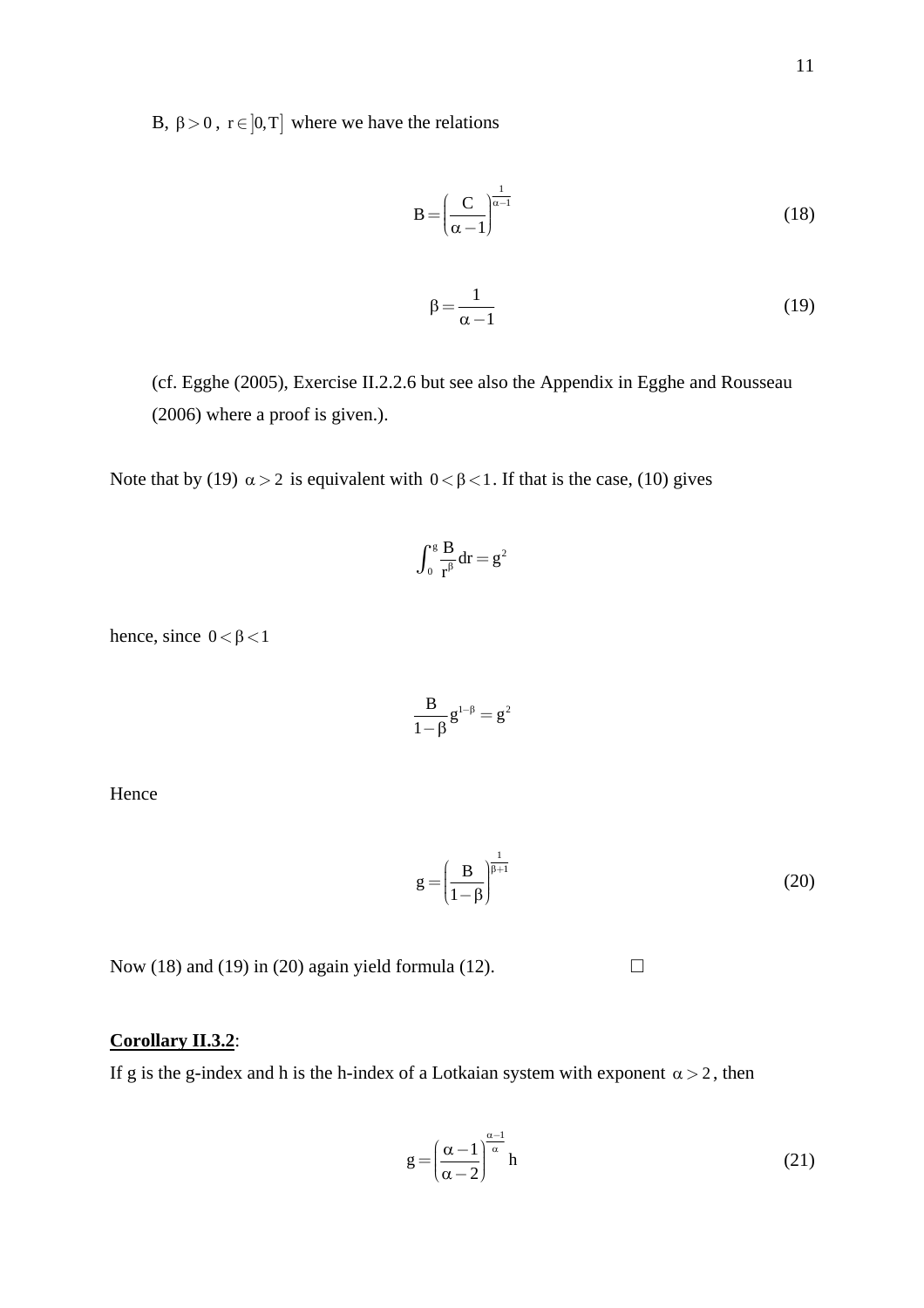(if this value is  $\leq$  T; otherwise  $g = T$ ).

#### **Proof**:

This follows readily from (12) and the fact that  $h = T^{\frac{1}{\alpha}}$ , see Egghe and Rousseau (2006) (also proved, approximatively, in Glänzel (2006b)).  $\Box$ 

Taking j = 1 in (13) and (14) we see that the total number of sources T equals  $\frac{C}{C}$  $\alpha-1$ and that

the total number of items A equals  $\frac{C}{C}$  $\alpha-2$ , hence

$$
\mu = \frac{A}{T} = \frac{\alpha - 1}{\alpha - 2} \tag{22}
$$

equals the average number of items per source (cf. also Egghe (2005), Chapter II). Hence we have the following corollary

#### **Corollary II.3.3**:

If  $\mu$  is as above we have in case of (21)

$$
g = \mu^{\frac{\alpha - 1}{\alpha}} h \tag{23}
$$

The g-index in function of  $\alpha$  and A is as in Corollary II.3.4.

#### **Corollary II.3.4**:

We have

$$
g = \left(\frac{\alpha - 1}{\alpha - 2}\right)^{\frac{\alpha - 2}{\alpha}} A^{\frac{1}{\alpha}}
$$
 (24)

(if this value is  $\leq$  T).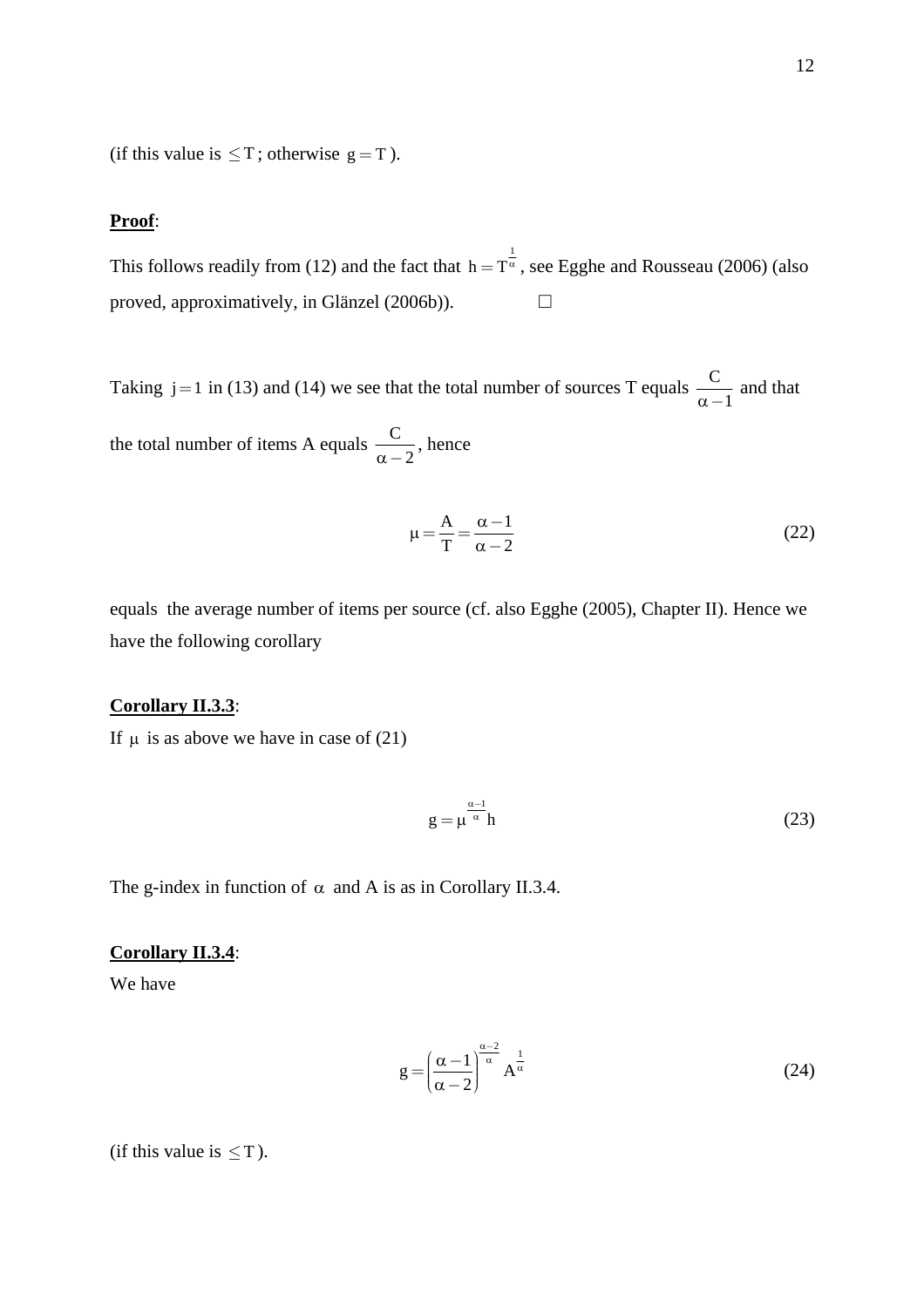#### **Proof**:

This follows readily from (22) and (12).  $\Box$ 

We can also determine the item density j for which we have  $r = g$ . In practical cases this means the number of items in the source at rank g. Note that this is h for the h-index  $r = h$ , by definition of the Hirsch index.

For the g-index we have: if the value in (12) is  $>$  T we have  $j = g(T) = 1$  and if the value in (12) is  $\leq$  T we substitute  $r = g$  in (17), using (18) and (19) and the fact that  $T = \frac{C}{\alpha - 1}$ , yielding

$$
j = \left(\frac{\alpha - 2}{\alpha - 1}T\right)^{\frac{1}{\alpha}}
$$
 (26)

We immediately see that  $j \lt h$  which is logical since  $g > h$  and the item density is h in case  $r = h$ . Formula (26) presents a concrete formula for the item density cut-off place.

Note that, although  $\alpha$  can be any value  $\alpha > 2$ , we do <u>not</u> have  $\lim_{\alpha \to 2} j = 0$ . Indeed since the validity of (12) is limited to  $g \leq T$  we have, by (12) that =

$$
\left(\frac{\alpha-1}{\alpha-2}\right)^{\frac{\alpha-1}{\alpha}}T^{\frac{1}{\alpha}}\leq T
$$

from which it follows that

$$
\mu = \frac{A}{T} = \frac{\alpha - 1}{\alpha - 2} \le T \tag{27}
$$

This implies in (26) that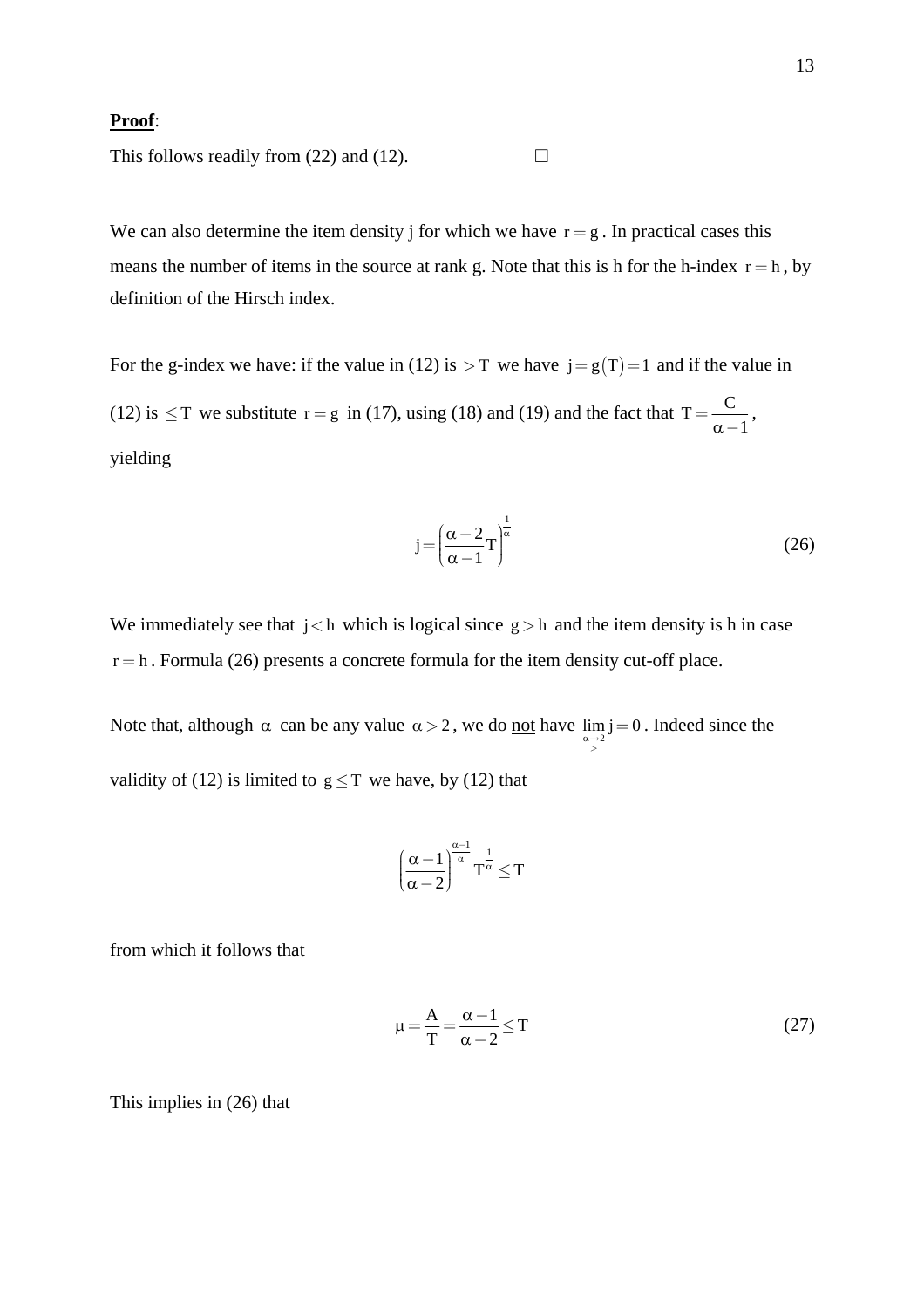$$
j = \left(\frac{T^2}{A}\right)^{\frac{1}{\alpha}} \ge 1
$$

, by (27).

The case

 $\frac{1}{\alpha}$   $\int_{0}^{\frac{\alpha-1}{\alpha}} T^{\frac{1}{\alpha}}$ 

−

2  $\alpha$  – 1  $\sqrt{\frac{\alpha-1}{\alpha}}$   $\frac{1}{\mathbf{T}\alpha}$ 

(hence where we take  $g = T$ ) occurs in the following case: from (28) it follows that

α

$$
\frac{\alpha - 1}{\alpha - 2} > T \tag{29}
$$

 $\left(\frac{\alpha-1}{\alpha-2}\right)^{\frac{1}{\alpha}} \Gamma^{\frac{1}{\alpha}} > T$  (28)

By (22) we have

$$
\mu\!=\!\frac{A}{T}\!>\!T
$$

hence

$$
A > T^2 \tag{30}
$$

Equivalently, (29) gives the condition in  $\alpha$ :

$$
\alpha < \frac{2T - 1}{T - 1} \tag{31}
$$

Note that

$$
\frac{2T-1}{T-1} > 2
$$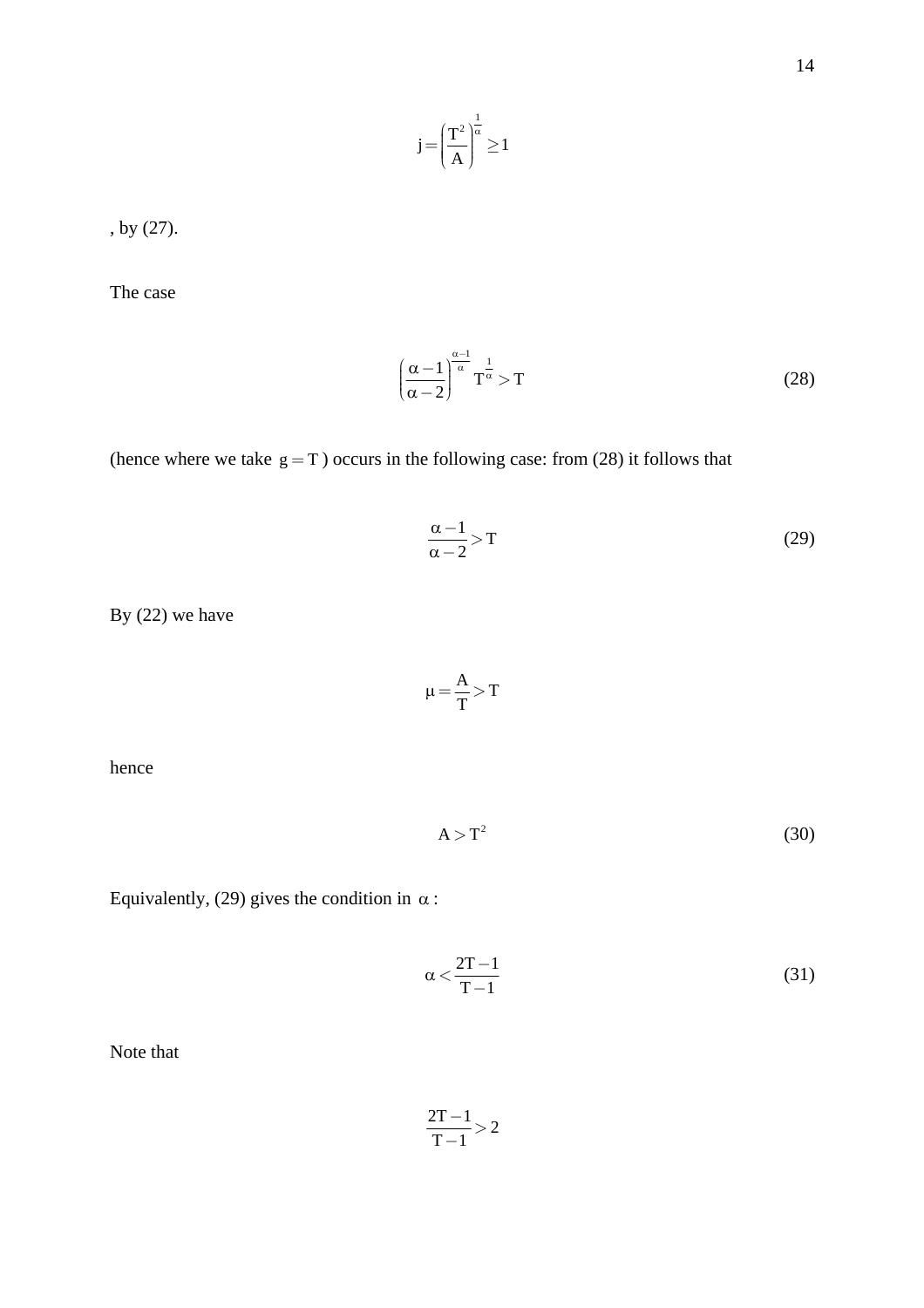so that (31) can occur (with the condition  $\alpha > 2$ ).

#### **Remark II.3.5**:

It might seem strange that  $g = T$  is possible in this Lotkaian model. Note however that (22) implies that

$$
\alpha\,{=}\,\frac{2A\,{-}\,T}{A\,{-}\,T}
$$

So, for every T fixed, if we let  $A \rightarrow \infty$  we have that  $\alpha \rightarrow 2$  (but  $\alpha > 2$ ) so that we are within the limitations of our theory. In this case we have

$$
A = G(T) > T^2
$$

and hence  $g = T$ .

In the next section we will apply the g-index to the publications and citations of the (still active) Price medallists and compare these g-indexes with the h-indexes of these same data.

## **III. Calculation and comparison of the h- and gindexes of the (still active) Price medallists**

In Glänzel and Persson (2005), the h-indexes for the (still active) Price medallists are calculated. We could use these numbers and compare them with the here defined g-index. However for this we need to extend the tables in Glänzel and Persson (2005) (since  $g \ge h$ ) and it is hardly impossible to do this since we should do this for the maximal citing time August 2005 (since then the tables in Glänzel and Persson (2005) were produced). So the easiest thing to do is to remake these tables for the present time (January 2006) and make them long enough so that, on the same tables, the h- as well as the g-index can be calculated.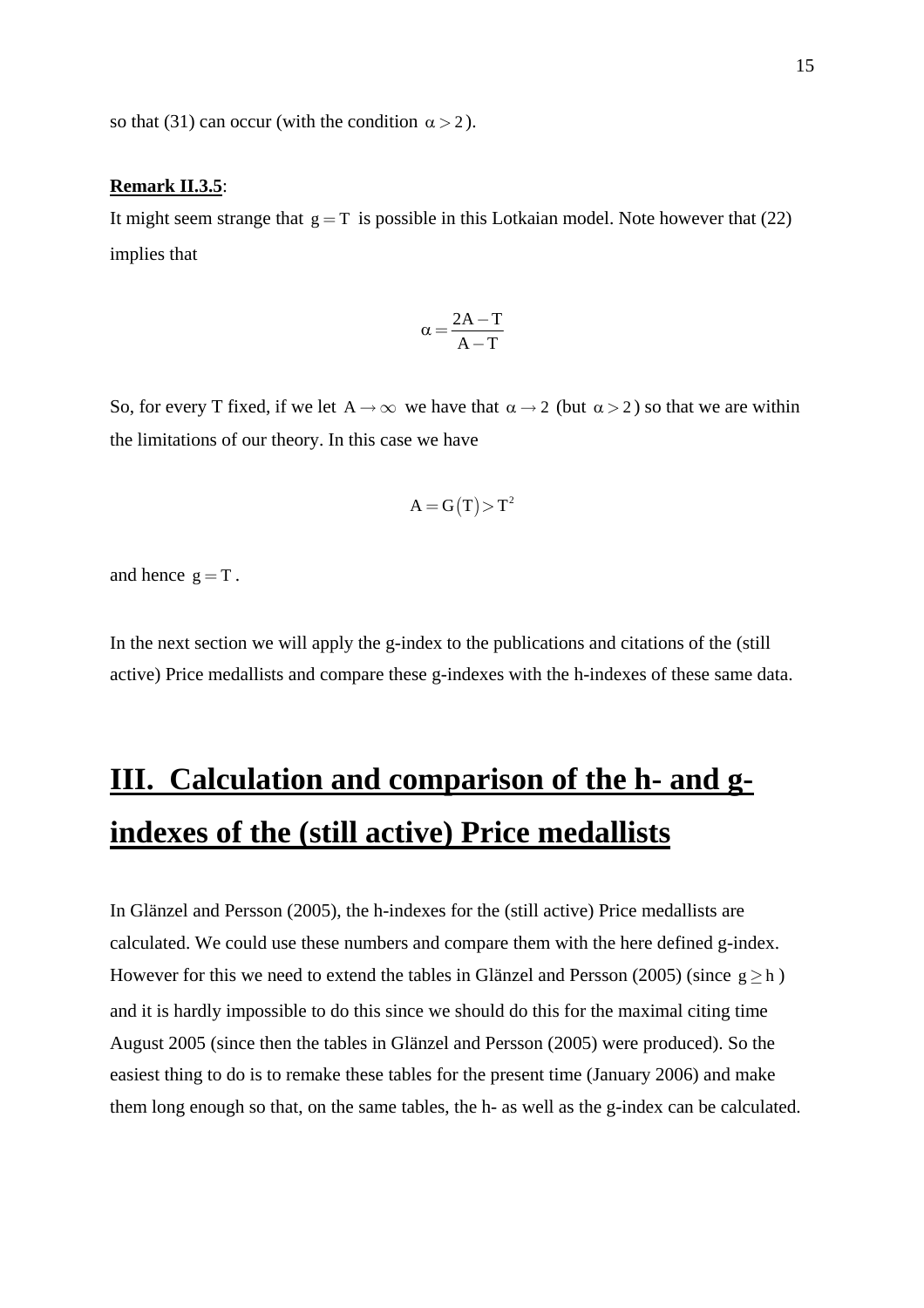We have opted not to limit the publication year to 1986 or higher (as was the case in Glänzel and Persson (2005)). Indeed, the h-indexes in Glänzel and Persson (2005) seemed a bit unnatural in several senses. E. Garfield did not have the highest h-index (which we, normally, could expect) and H. Small scored lowest of all the Price medallists. The major reason for these observations is that, by limiting the publication year to 1986 or higher, one cuts away most publications (and perhaps the highest cited ones) of the relatively older scientists. Since we want to make a comparison of scientists (and not to draw conclusions on informetrics fields) we decided not to limit the publication year (except to the evident limit 1972 since before that date the ISI (now Thomson ISI) data do not exist.

For the same reason we count all publications even if scientists have published in different domains (e.g. T. Braun in chemistry and L. Egghe in mathematics). These publications were not used in the Glänzel and Persson study.

Of course, by not limiting the publication period and the publication field, one might argue that there is a bias towards the older scientists. This is true but, with the h- and g-indexes, we want to indicate the "overall performance (visibility)" of the scientists as they are viewn today (in the sense of "lifetime achievement").

We base ourselves on the Web of Knowledge (WoK) and hence we are limited to the Thomson ISI data. This means that no citations to non-source journals or conference proceedings articles or books are counted. In addition, no citations to incomplete references are counted even if they are to source journal articles (e.g. a citation to JASIST, 2001, to appear): these are not collected in the WoK "times cited" data. So the actual h- and g-indexes can be somewhat higher but this effect plays for every scientist so that comparisons are still possible and also these limitations do not jeopardise the possibility to compare the h- and gindex.

The tables of citation data of the (still active) medallists are found in the Appendix. The table stops one line below the g-index since this is all we need. The number r denotes the rank of the publication and TC denotes the total number of citations to the paper on rank r. The number  $\Sigma$ TC denotes the cumulative number of citations to the first r ranked papers. Finally, also the table of  $r^2$  values is presented as well as the publication year (PY) of the article on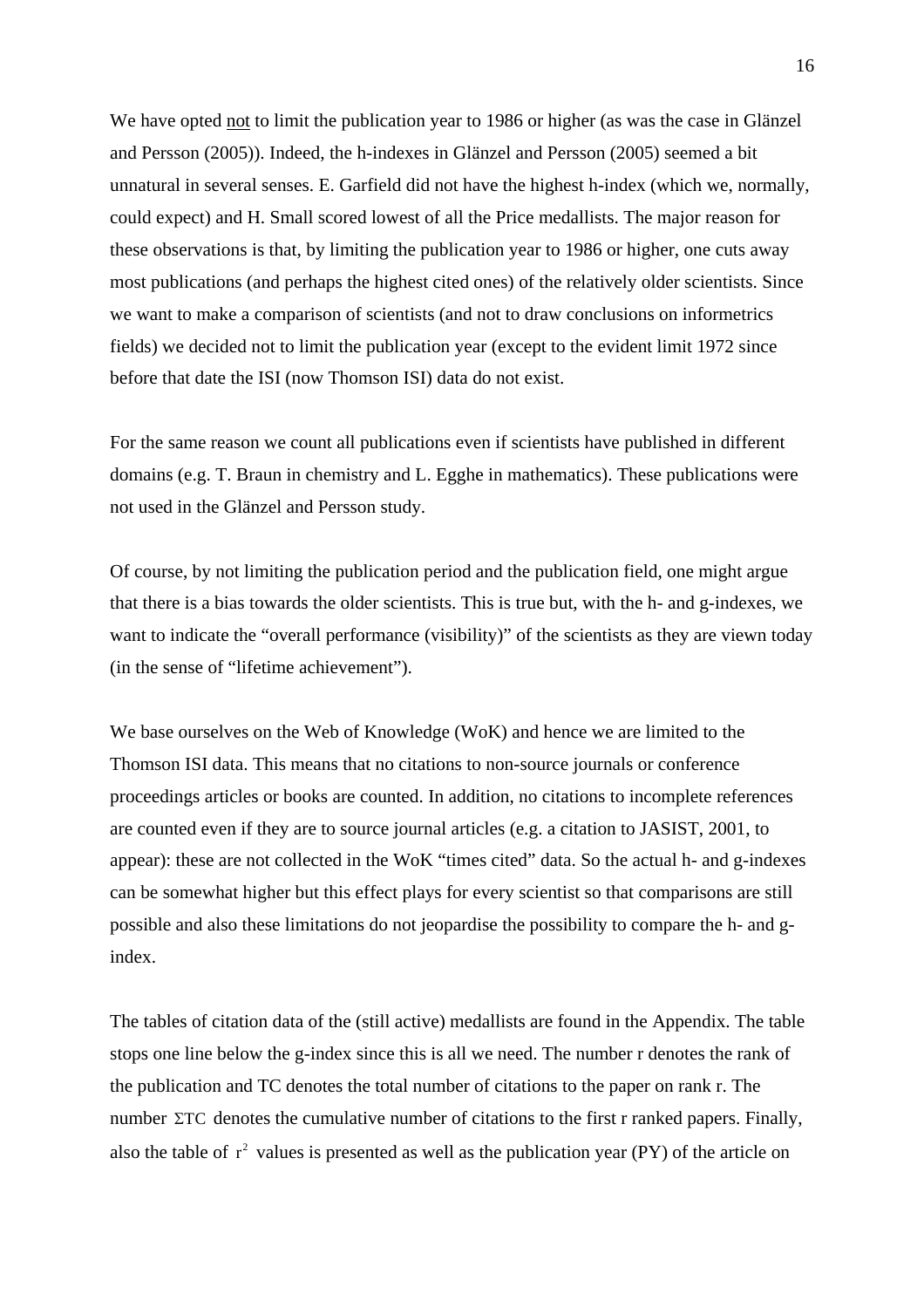rank r. The h- and g-index determination is highlighted in the tables in the Appendix. Table 2 gives the results in decreasing order of h and g.

| Name         | h-index | Name         | g-index |
|--------------|---------|--------------|---------|
| Garfield     | 27      | Garfield     | 59      |
| Narin        | 27      | Narin        | 40      |
| <b>Braun</b> | 25      | Small        | 39      |
| Van Raan     | 19      | <b>Braun</b> | 38      |
| Glänzel      | 18      | Schubert     | 30      |
| Moed         | 18      |              |         |
| Schubert     | 18      | Glänzel      | 27      |
| Small        | 18      | Martin       | 27      |
| Martin       | 16      | Moed         | 27      |
|              |         | Van Raan     | 27      |
| Egghe        | 13      |              | 26      |
| Ingwersen    | 13      | Ingwersen    |         |
| Leydesdorff  | 13      | White        | 25      |
| Rousseau     | 13      | Egghe        | 19      |
| White        | 12      | Leydesdorff  | 19      |
|              |         | Rousseau     | 15      |

## Table 2. h- and g-indexes of Price medallists in decreasing order

We leave the detailed (subjective) interpretation of Table 2 to the reader but it is clear that the g-index column is more in line with intuition and with the raw data in the Appendix than the h-index column. In other words, the g-index, as simple as the h-index (a single measure, containing publication and citation elements), contains more comparative information from the raw data than the h-index and resembles more the overall feeling of "visibility" or "life time achievement".

A possible interesting measure is  $\frac{g}{h}$ , i.e. the relative increase of g with respect to h. The result is presented in Table 3, in decreasing order of  $\frac{g}{h}$ . Here we see remarkable order changes with respect to the h- or g-orderings.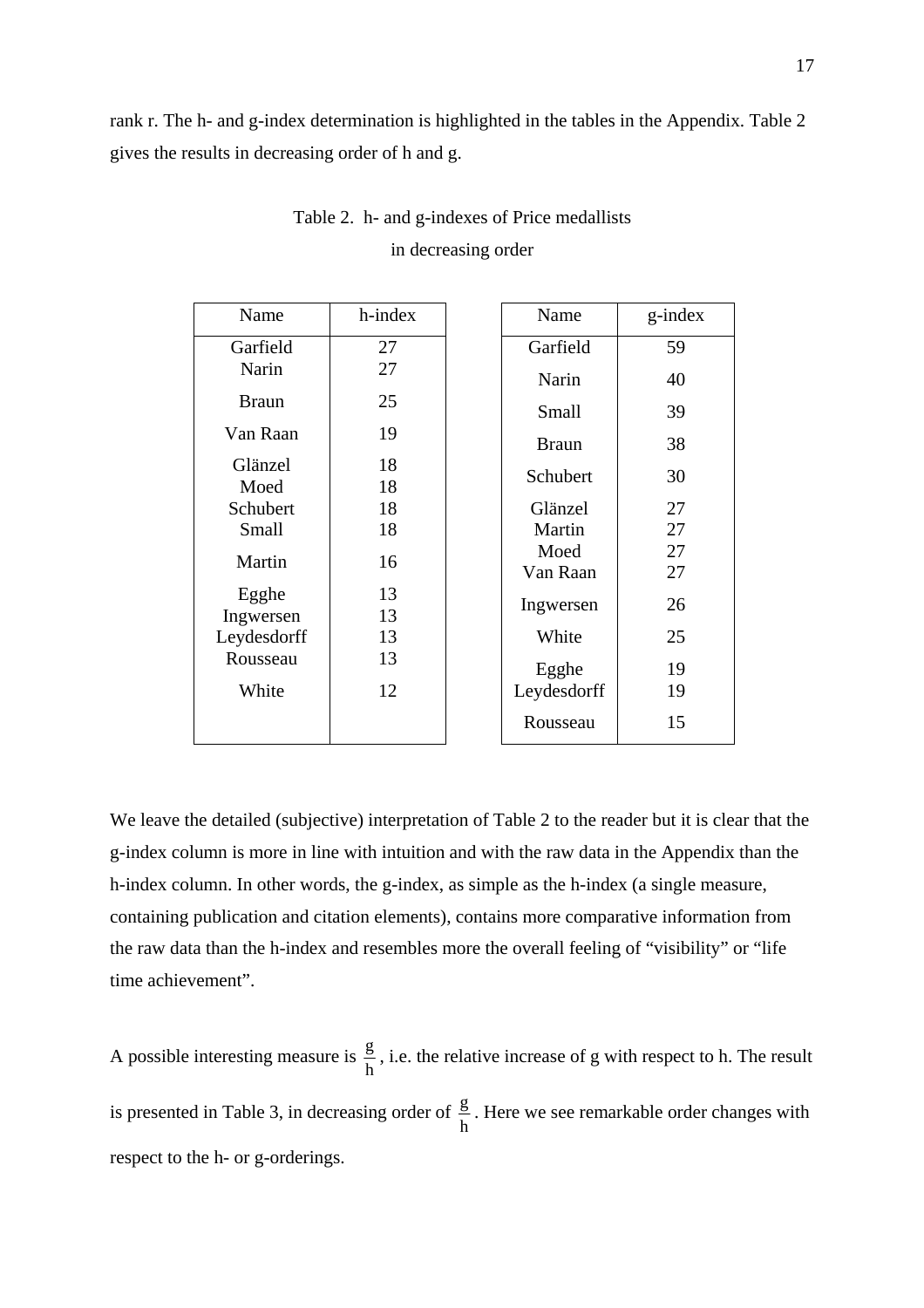| Name                 | $\underline{\underline{g}}$<br>h |
|----------------------|----------------------------------|
| Garfield             | 2.19                             |
| Small                | 2.17                             |
| White                | 2.08                             |
| Ingwersen            | 2.00                             |
| Martin               | 1.69                             |
| Schubert             | 1.67                             |
| <b>Braun</b>         | 1.52                             |
| Glänzel<br>Moed      | 1.50<br>1.50                     |
| Narin                | 1.48                             |
| Egghe<br>Leydesdorff | 1.46<br>1.46                     |
| Van Raan             | 1.42                             |
| Rousseau             | 1.15                             |

Table 3.  $\frac{g}{h}$ -values of Price medallists in decreasing order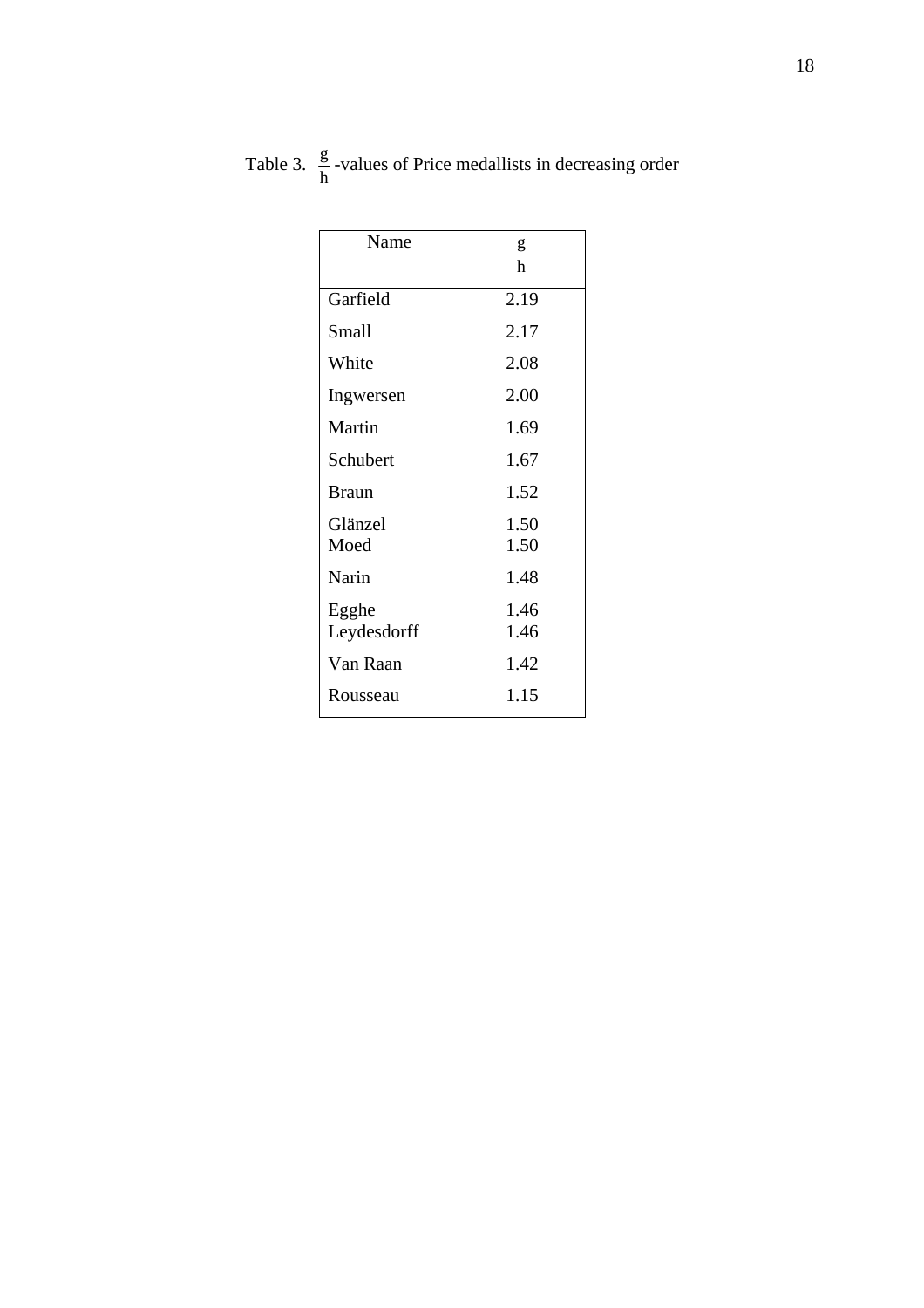## **Appendix**

Tables of TC, r,  $\Sigma$ TC, r<sup>2</sup> and PY for each of the (still active) Price medallists and determination of the h- and g-index.

### **Garfield E.**

| ТC  | r  | $\Sigma$ TC | $r^2$ | PY   |
|-----|----|-------------|-------|------|
| 625 | 1  | 625         | 1     | 1972 |
| 149 | 2  | 774         | 4     | 1980 |
| 138 | 3  | 912         | 9     | 1977 |
| 132 | 4  | 1044        | 16    | 1983 |
| 132 | 5  | 1176        | 25    | 1981 |
| 129 | 6  | 1305        | 36    | 1979 |
| 127 | 7  | 1432        | 49    | 1996 |
| 111 | 8  | 1543        | 64    | 1978 |
| 109 | 9  | 1652        | 81    | 1975 |
| 108 | 10 | 1760        | 100   | 1985 |
| 107 | 11 | 1867        | 121   | 1984 |
| 105 | 12 | 1972        | 144   | 1982 |
| 104 | 13 | 2076        | 169   | 1986 |
| 101 | 14 | 2177        | 196   | 1976 |
| 96  | 15 | 2273        | 225   | 1973 |
| 91  | 16 | 2364        | 256   | 1976 |
| 89  | 17 | 2453        | 289   | 1974 |
| 88  | 18 | 2541        | 324   | 1986 |
| 87  | 19 | 2628        | 361   | 1987 |
| 85  | 20 | 2713        | 400   | 1979 |
| 80  | 21 | 2793        | 441   | 1985 |
| 67  | 22 | 2860        | 484   | 1988 |
| 63  | 23 | 2923        | 529   | 1999 |
| 41  | 24 | 2964        | 576   | 1980 |
| 29  | 25 | 2993        | 625   | 1990 |
| 28  | 26 | 3021        | 676   | 1987 |
| 27  | 27 | 3048        | 729   | 1987 |
| 26  | 28 | 3074        | 784   | 1976 |
| 26  | 29 | 3100        | 841   | 1992 |
| 23  | 30 | 3123        | 900   | 1978 |
| 23  | 31 | 3146        | 961   | 1990 |
| 20  | 32 | 3166        | 1024  | 1990 |
| 19  | 33 | 3185        | 1089  | 1998 |
| 19  | 34 | 3204        | 1156  | 1998 |
| 18  | 35 | 3222        | 1225  | 1985 |
| 18  | 36 | 3240        | 1296  | 1979 |
| 18  | 37 | 3258        | 1369  | 1996 |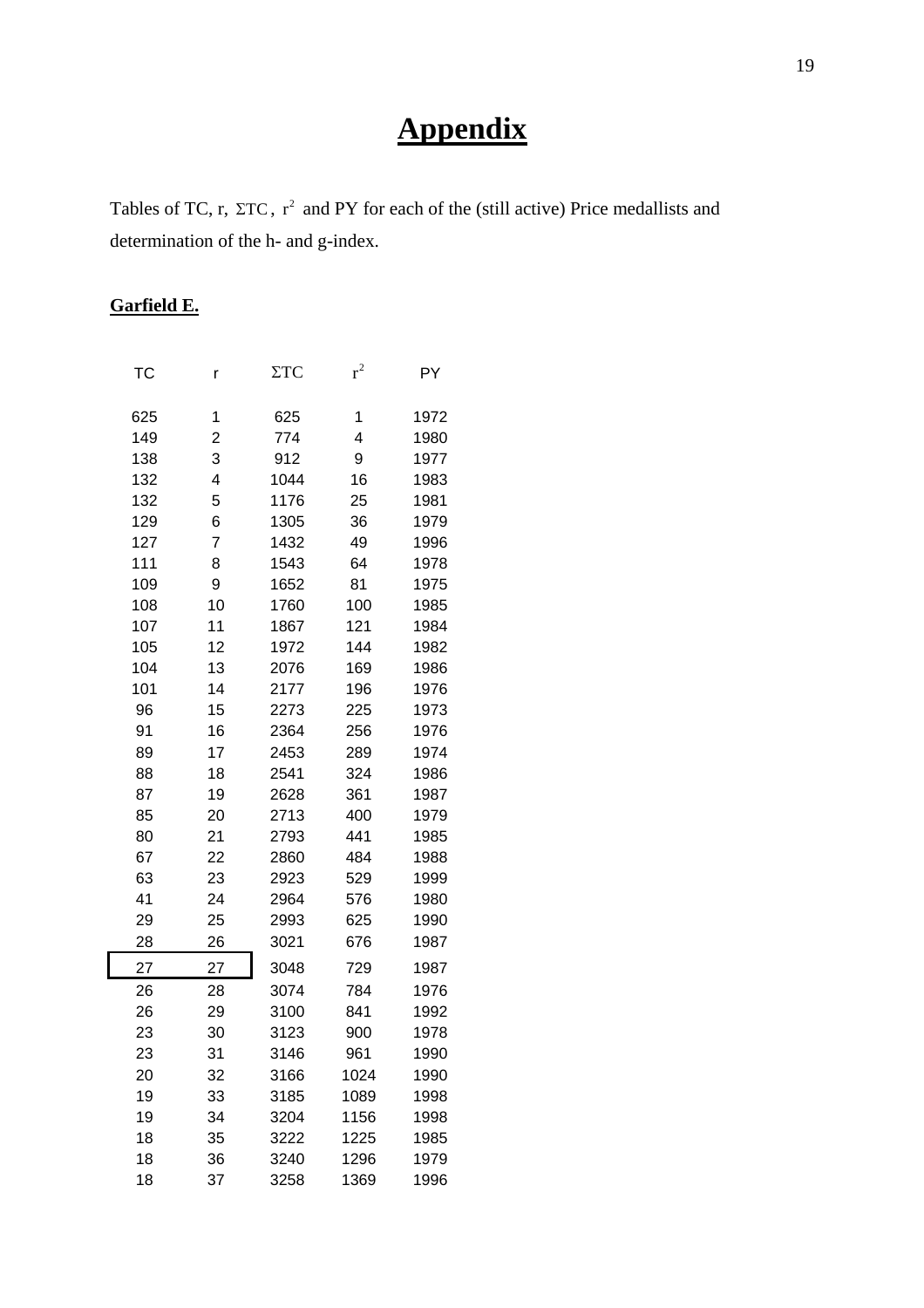| 16 | 38 | 3274 | 1444 | 1979 |
|----|----|------|------|------|
| 15 | 39 | 3289 | 1521 | 1990 |
| 14 | 40 | 3303 | 1600 | 1976 |
| 13 | 41 | 3316 | 1681 | 1973 |
| 13 | 42 | 3329 | 1764 | 1973 |
| 13 | 43 | 3342 | 1849 | 1973 |
| 13 | 44 | 3355 | 1936 | 1998 |
| 13 | 45 | 3368 | 2025 | 1990 |
| 12 | 46 | 3380 | 2116 | 1973 |
| 12 | 47 | 3392 | 2209 | 2000 |
| 12 | 48 | 3404 | 2304 | 1998 |
| 12 | 49 | 3416 | 2401 | 1997 |
| 12 | 50 | 3428 | 2500 | 1996 |
| 11 | 51 | 3439 | 2601 | 1998 |
| 11 | 52 | 3450 | 2704 | 1997 |
| 10 | 53 | 3460 | 2809 | 1985 |
| 10 | 54 | 3470 | 2916 | 1984 |
| 9  | 55 | 3479 | 3025 | 1984 |
| 9  | 56 | 3488 | 3136 | 1975 |
| 9  | 57 | 3497 | 3249 | 1972 |
| 9  | 58 | 3506 | 3364 | 2002 |
| 9  | 59 | 3515 | 3481 | 1998 |
| 9  | 60 | 3524 | 3600 | 1990 |

## **Braun T.**

| <b>TC</b> | r  | $\Sigma$ TC | $r^2$ | PY   |
|-----------|----|-------------|-------|------|
| 125       | 1  | 125         | 1     | 1978 |
| 124       | 2  | 249         | 4     | 1989 |
| 78        | 3  | 327         | 9     | 1986 |
| 66        | 4  | 393         | 16    | 1975 |
| 57        | 5  | 450         | 25    | 1974 |
| 57        | 6  | 507         | 36    | 1990 |
| 55        | 7  | 562         | 49    | 1974 |
| 51        | 8  | 613         | 64    | 1989 |
| 43        | 9  | 656         | 81    | 1992 |
| 42        | 10 | 698         | 100   | 1974 |
| 38        | 11 | 736         | 121   | 1983 |
| 37        | 12 | 773         | 144   | 1995 |
| 37        | 13 | 810         | 169   | 1994 |
| 35        | 14 | 845         | 196   | 1980 |
| 35        | 15 | 880         | 225   | 1999 |
| 33        | 16 | 913         | 256   | 1988 |
| 32        | 17 | 945         | 289   | 1995 |
| 31        | 18 | 976         | 324   | 1975 |
| 31        | 19 | 1007        | 361   | 1995 |
| 28        | 20 | 1035        | 400   | 1977 |
| 27        | 21 | 1062        | 441   | 1973 |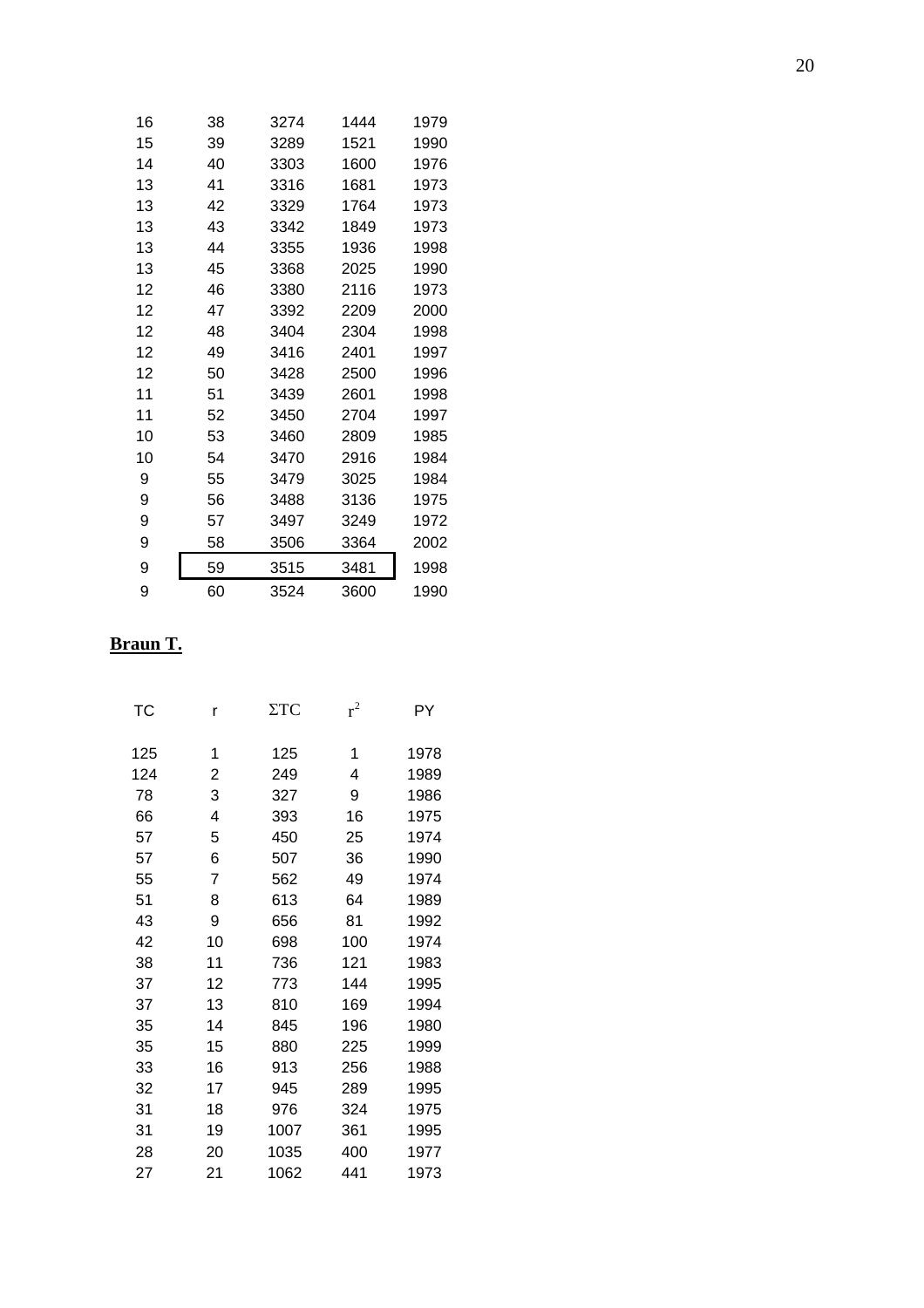| 27 | 22 | 1089 | 484  | 1988 |
|----|----|------|------|------|
| 27 | 23 | 1116 | 529  | 1987 |
| 26 | 24 | 1142 | 576  | 2000 |
| 26 | 25 | 1168 | 625  | 1994 |
| 25 | 26 | 1193 | 676  | 1973 |
| 25 | 27 | 1218 | 729  | 1972 |
| 23 | 28 | 1241 | 784  | 1978 |
| 23 | 29 | 1264 | 841  | 1973 |
| 23 | 30 | 1287 | 900  | 1994 |
| 23 | 31 | 1310 | 961  | 1987 |
| 22 | 32 | 1332 | 1024 | 1983 |
| 22 | 33 | 1354 | 1089 | 1982 |
| 22 | 34 | 1376 | 1156 | 1980 |
| 22 | 35 | 1398 | 1225 | 1987 |
| 21 | 36 | 1419 | 1296 | 1973 |
| 21 | 37 | 1440 | 1369 | 1973 |
| 20 | 38 | 1460 | 1444 | 1982 |
| 20 | 39 | 1480 | 1521 | 1982 |

## **Small H.**

| ТC  | r                       | $\Sigma$ TC | $r^2$ | PY   |
|-----|-------------------------|-------------|-------|------|
|     |                         |             |       |      |
| 305 | 1                       | 305         | 1     | 1973 |
| 239 | $\overline{\mathbf{c}}$ | 544         | 4     | 1974 |
| 127 | 3                       | 671         | 9     | 1978 |
| 109 | 4                       | 780         | 16    | 1974 |
| 86  | 5                       | 866         | 25    | 1977 |
| 80  | 6                       | 946         | 36    | 1985 |
| 77  | 7                       | 1023        | 49    | 1985 |
| 75  | 8                       | 1098        | 64    | 1985 |
| 67  | 9                       | 1165        | 81    | 1999 |
| 49  | 10                      | 1214        | 100   | 1979 |
| 44  | 11                      | 1258        | 121   | 1980 |
| 36  | 12                      | 1294        | 144   | 1980 |
| 26  | 13                      | 1320        | 169   | 1981 |
| 26  | 14                      | 1346        | 196   | 1986 |
| 25  | 15                      | 1371        | 225   | 1976 |
| 22  | 16                      | 1393        | 256   | 1997 |
| 22  | 17                      | 1415        | 289   | 1993 |
| 18  | 18                      | 1433        | 324   | 1974 |
| 18  | 19                      | 1451        | 361   | 1994 |
| 15  | 20                      | 1466        | 400   | 1999 |
| 12  | 21                      | 1478        | 441   | 1986 |
| 10  | 22                      | 1488        | 484   | 1989 |
| 9   | 23                      | 1497        | 529   | 1975 |
| 8   | 24                      | 1505        | 576   | 1998 |
| 8   | 25                      | 1513        | 625   | 1987 |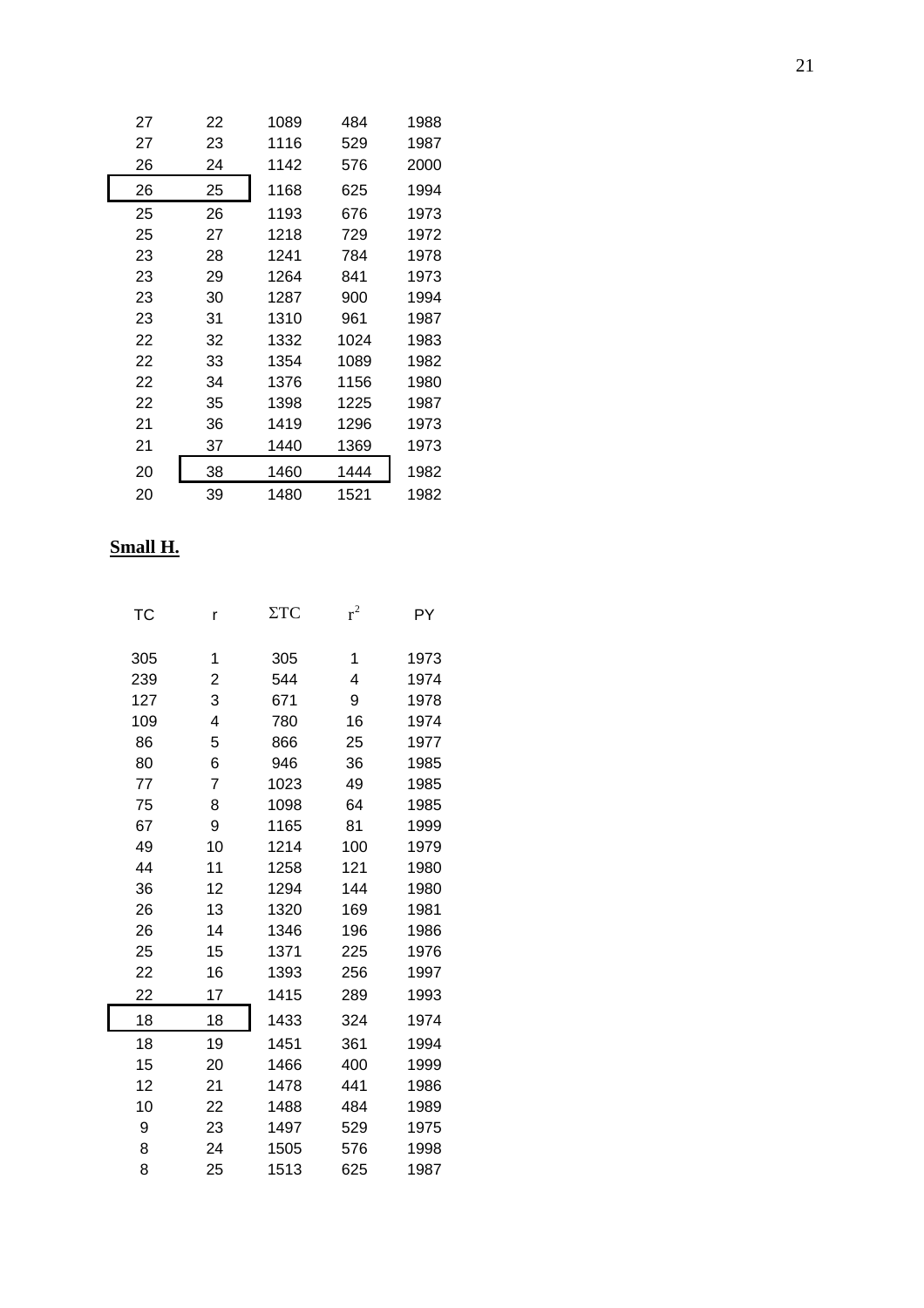| 7              | 26 | 1520 | 676  | 1989 |
|----------------|----|------|------|------|
| 6              | 27 | 1526 | 729  | 1998 |
| 5              | 28 | 1531 | 784  | 1977 |
| 5              | 29 | 1536 | 841  | 1974 |
| 5              | 30 | 1541 | 900  | 1999 |
| 3              | 31 | 1544 | 961  | 1979 |
| 3              | 32 | 1547 | 1024 | 1995 |
| $\overline{2}$ | 33 | 1549 | 1089 | 1975 |
| 2              | 34 | 1551 | 1156 | 2004 |
| $\overline{2}$ | 35 | 1553 | 1225 | 2003 |
| 1              | 36 | 1554 | 1296 | 1973 |
| 1              | 37 | 1555 | 1369 | 2004 |
| 1              | 38 | 1556 | 1444 | 1997 |
| 1              | 39 | 1557 | 1521 | 1996 |
| 1              | 40 | 1558 | 1600 | 1992 |

## **Van Raan A.F.J.**

| <b>TC</b> | r  | $\Sigma$ TC | $r^2$ | PY   |
|-----------|----|-------------|-------|------|
| 108       | 1  | 108         | 1     | 1985 |
| 51        | 2  | 159         | 4     | 1996 |
| 49        | 3  | 208         | 9     | 1991 |
| 41        | 4  | 249         | 16    | 1985 |
| 35        | 5  | 284         | 25    | 1991 |
| 32        | 6  | 316         | 36    | 1973 |
| 31        | 7  | 347         | 49    | 1990 |
| 30        | 8  | 377         | 64    | 1990 |
| 25        | 9  | 402         | 81    | 1993 |
| 25        | 10 | 427         | 100   | 1974 |
| 23        | 11 | 450         | 121   | 1995 |
| 22        | 12 | 472         | 144   | 1998 |
| 22        | 13 | 494         | 169   | 1997 |
| 21        | 14 | 515         | 196   | 2000 |
| 20        | 15 | 535         | 225   | 2001 |
| 19        | 16 | 554         | 256   | 1998 |
| 19        | 17 | 573         | 289   | 1998 |
| 19        | 18 | 592         | 324   | 1994 |
| 19        | 19 | 611         | 361   | 1994 |
| 18        | 20 | 629         | 400   | 1998 |
| 18        | 21 | 647         | 441   | 1993 |
| 17        | 22 | 664         | 484   | 1993 |
| 17        | 23 | 681         | 529   | 1985 |
| 17        | 24 | 698         | 576   | 1980 |
| 15        | 25 | 713         | 625   | 1993 |
| 14        | 26 | 727         | 676   | 2001 |
| 14        | 27 | 741         | 729   | 1994 |
| 14        | 28 | 755         | 784   | 1991 |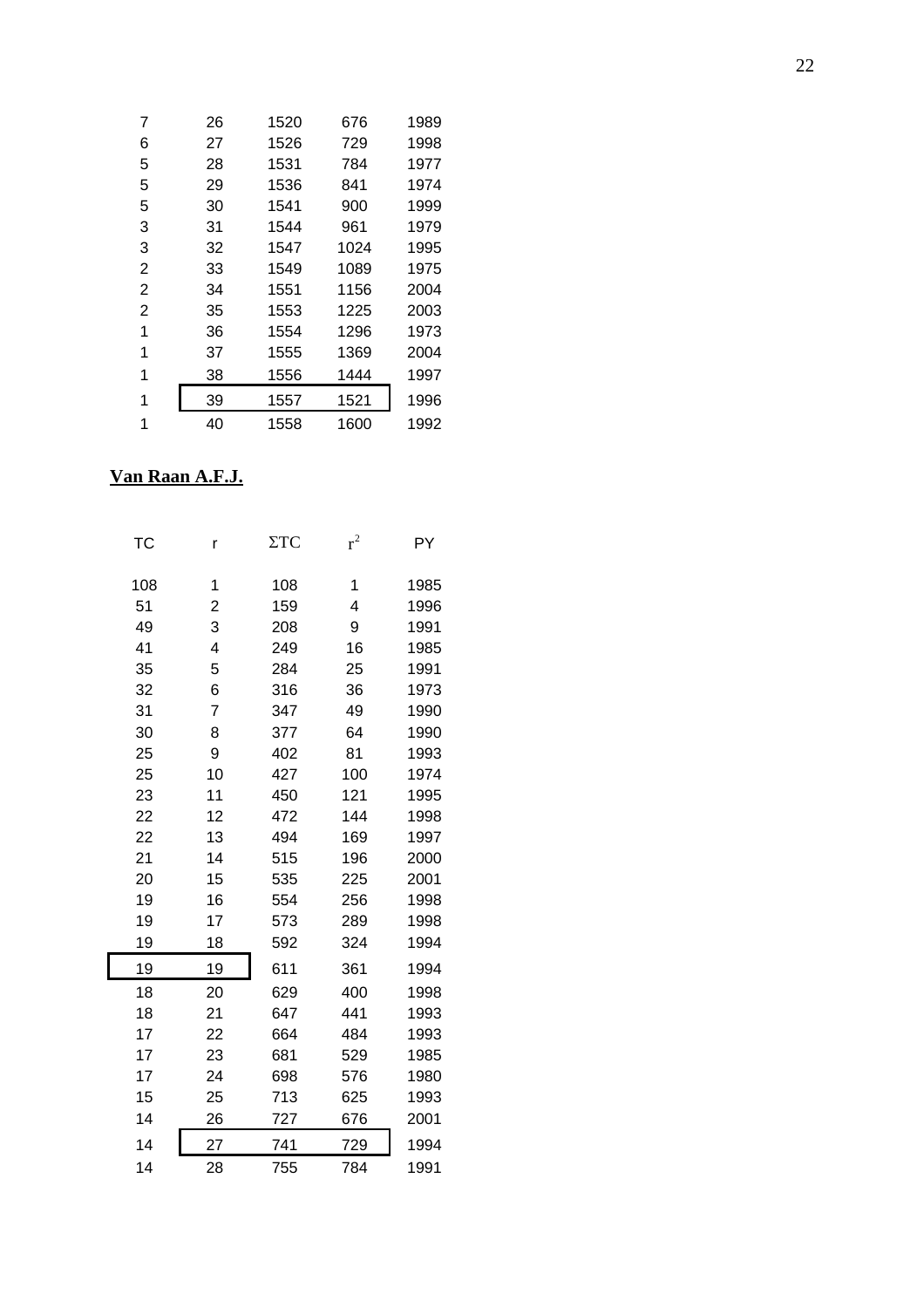## **Martin B.**

| ТC  | r  | $\Sigma$ TC | $r^2$ | PY   |
|-----|----|-------------|-------|------|
| 156 | 1  | 156         | 1     | 1983 |
| 74  | 2  | 230         | 4     | 1997 |
| 52  | 3  | 282         | 9     | 1985 |
| 38  | 4  | 320         | 16    | 1983 |
| 35  | 5  | 355         | 25    | 2001 |
| 33  | 6  | 388         | 36    | 1987 |
| 33  | 7  | 421         | 49    | 1985 |
| 30  | 8  | 451         | 64    | 1995 |
| 29  | 9  | 480         | 81    | 1996 |
| 28  | 10 | 508         | 100   | 1984 |
| 24  | 11 | 532         | 121   | 1988 |
| 23  | 12 | 555         | 144   | 1981 |
| 22  | 13 | 577         | 169   | 1999 |
| 20  | 14 | 597         | 196   | 1984 |
| 19  | 15 | 616         | 225   | 1985 |
| 18  | 16 | 634         | 256   | 1986 |
| 16  | 17 | 650         | 289   | 1996 |
| 16  | 18 | 666         | 324   | 1986 |
| 16  | 19 | 682         | 361   | 1985 |
| 16  | 20 | 698         | 400   | 1984 |
| 14  | 21 | 712         | 441   | 1991 |
| 14  | 22 | 726         | 484   | 1984 |
| 11  | 23 | 737         | 529   | 1986 |
| 9   | 24 | 746         | 576   | 1994 |
| 9   | 25 | 755         | 625   | 1989 |
| 9   | 26 | 764         | 676   | 1987 |
| 6   | 27 | 770         | 729   | 1982 |
| 4   | 28 | 774         | 784   | 1992 |

## **Narin F.**

| ТC  | r | $\Sigma T C$ | $r^2$ | PY   |
|-----|---|--------------|-------|------|
| 112 | 1 | 112          | 1     | 1997 |
| 95  | 2 | 207          | 4     | 1987 |
| 86  | 3 | 293          | 9     | 1976 |
| 82  | 4 | 375          | 16    | 1976 |
| 73  | 5 | 448          | 25    | 1977 |
| 71  | 6 | 519          | 36    | 1991 |
| 70  | 7 | 589          | 49    | 1972 |
| 63  | 8 | 652          | 64    | 1985 |
| 59  | 9 | 711          | 81    | 1992 |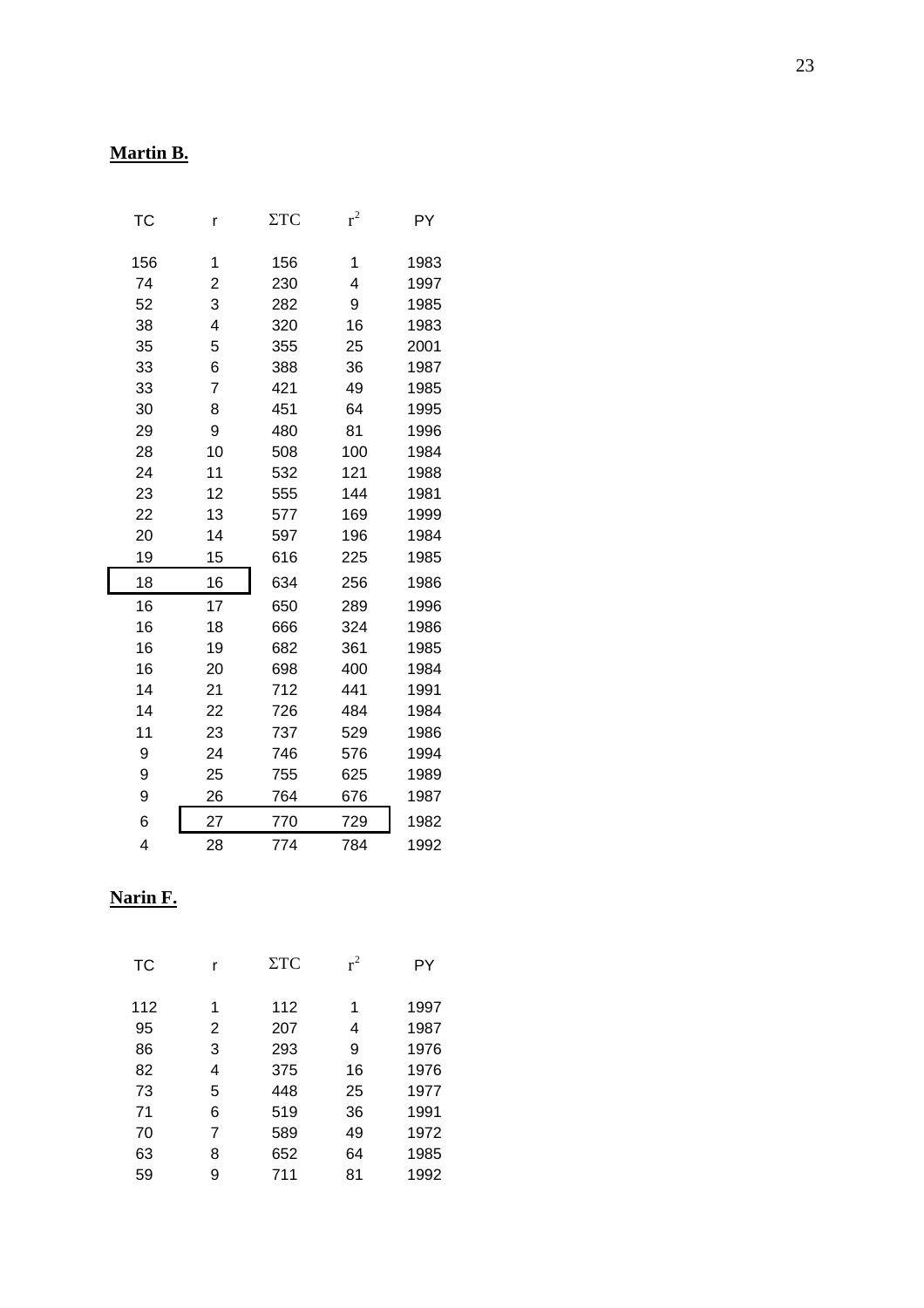| 55 | 10 | 766  | 100  | 1978 |
|----|----|------|------|------|
| 55 | 11 | 821  | 121  | 1973 |
| 53 | 12 | 874  | 144  | 1975 |
| 52 | 13 | 926  | 169  | 1991 |
| 52 | 14 | 978  | 196  | 1981 |
| 44 | 15 | 1022 | 225  | 1977 |
| 41 | 16 | 1063 | 256  | 1980 |
| 38 | 17 | 1101 | 289  | 2000 |
| 37 | 18 | 1138 | 324  | 1980 |
| 35 | 19 | 1173 | 361  | 1999 |
| 33 | 20 | 1206 | 400  | 1989 |
| 33 | 21 | 1239 | 441  | 1987 |
| 29 | 22 | 1268 | 484  | 1994 |
| 28 | 23 | 1296 | 529  | 1996 |
| 28 | 24 | 1324 | 576  | 1977 |
| 28 | 25 | 1352 | 625  | 1976 |
|    |    |      |      |      |
| 27 | 26 | 1379 | 676  | 1984 |
| 27 | 27 | 1406 | 729  | 1983 |
| 26 | 28 | 1432 | 784  | 1988 |
| 24 | 29 | 1456 | 841  | 1988 |
| 23 | 30 | 1479 | 900  | 1995 |
| 20 | 31 | 1499 | 961  | 1998 |
| 19 | 32 | 1518 | 1024 | 1994 |
| 18 | 33 | 1536 | 1089 | 1980 |
| 18 | 34 | 1554 | 1156 | 1979 |
| 17 | 35 | 1571 | 1225 | 1978 |
| 14 | 36 | 1585 | 1296 | 1996 |
| 13 | 37 | 1598 | 1369 | 1983 |
| 12 | 38 | 1610 | 1444 | 1986 |
| 10 | 39 | 1620 | 1521 | 1977 |
| 10 | 40 | 1630 | 1600 | 1972 |

## **Schubert A.**

| <b>TC</b> | r  | $\Sigma T C$ | $r^2$ | PY   |
|-----------|----|--------------|-------|------|
| 124       | 1  | 124          | 1     | 1989 |
| 90        | 2  | 214          | 4     | 2002 |
| 78        | 3  | 292          | 9     | 1986 |
| 59        | 4  | 351          | 16    | 1978 |
| 57        | 5  | 408          | 25    | 1990 |
| 40        | 6  | 448          | 36    | 1979 |
| 33        | 7  | 481          | 49    | 1988 |
| 32        | 8  | 513          | 64    | 1983 |
| 27        | 9  | 540          | 81    | 1988 |
| 27        | 10 | 567          | 100   | 1987 |
| 27        | 11 | 594          | 121   | 1984 |
| 26        | 12 | 620          | 144   | 2000 |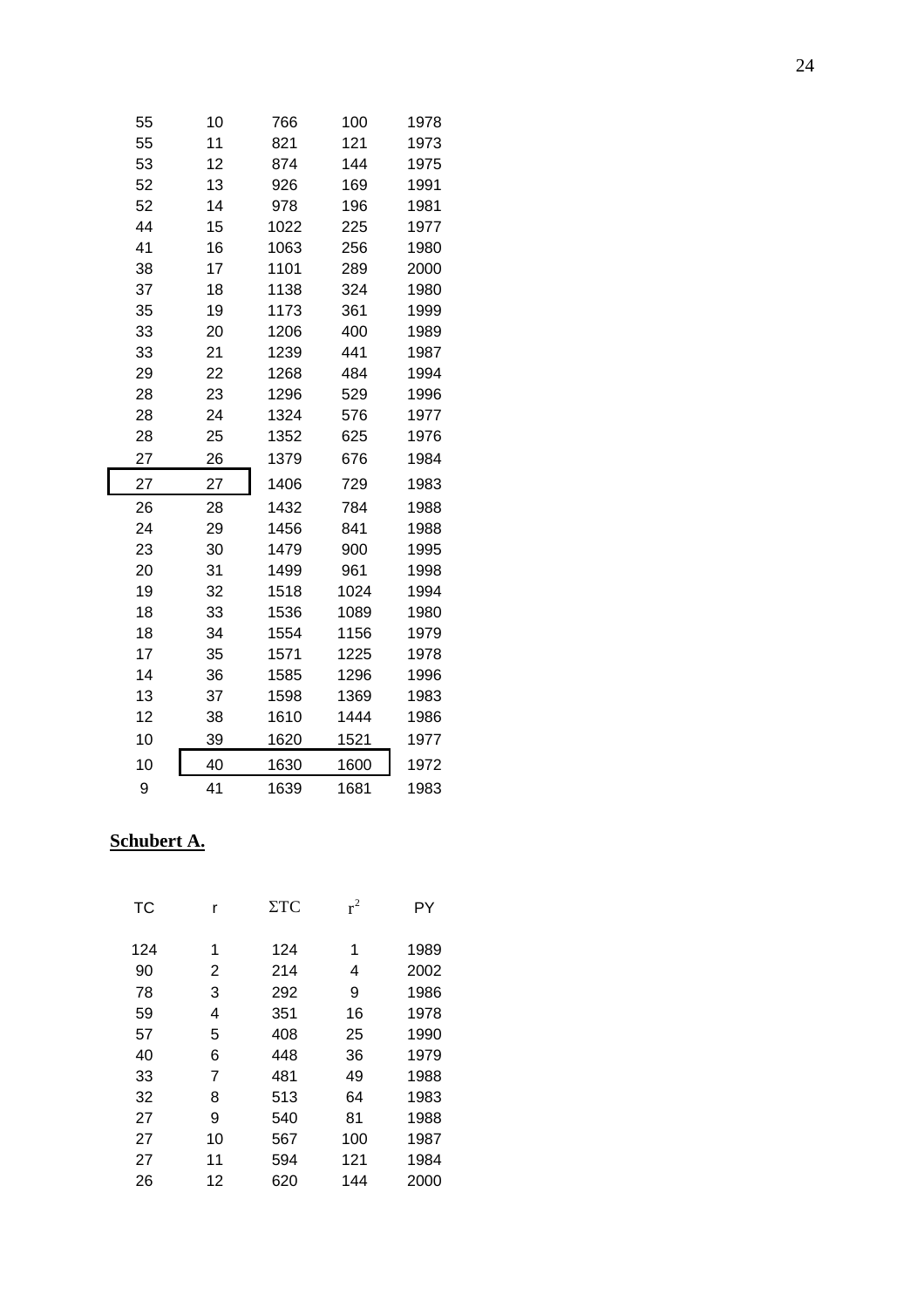| 26 | 13 | 646 | 169 | 1994 |
|----|----|-----|-----|------|
| 23 | 14 | 669 | 196 | 1994 |
| 23 | 15 | 692 | 225 | 1987 |
| 22 | 16 | 714 | 256 | 1987 |
| 19 | 17 | 733 | 289 | 1986 |
| 18 | 18 | 751 | 324 | 2000 |
| 18 | 19 | 769 | 361 | 1993 |
| 18 | 20 | 787 | 400 | 1986 |
| 18 | 21 | 805 | 441 | 1984 |
| 17 | 22 | 822 | 484 | 2001 |
| 17 | 23 | 839 | 529 | 1988 |
| 17 | 24 | 856 | 576 | 1982 |
| 16 | 25 | 872 | 625 | 1982 |
| 15 | 26 | 887 | 676 | 2002 |
| 14 | 27 | 901 | 729 | 1993 |
| 14 | 28 | 915 | 784 | 1989 |
| 14 | 29 | 929 | 841 | 1985 |
| 13 | 30 | 942 | 900 | 1992 |
| 12 | 31 | 954 | 961 | 1996 |

### **Glänzel W.**

| <b>TC</b> | r  | $\Sigma$ TC | $r^2$ | PY   |
|-----------|----|-------------|-------|------|
|           |    |             |       |      |
| 124       | 1  | 124         | 1     | 1989 |
| 54        | 2  | 178         | 4     | 1988 |
| 33        | 3  | 211         | 9     | 1988 |
| 32        | 4  | 243         | 16    | 1995 |
| 32        | 5  | 275         | 25    | 1983 |
| 31        | 6  | 306         | 36    | 1995 |
| 28        | 7  | 334         | 49    | 1995 |
| 27        | 8  | 361         | 64    | 1988 |
| 27        | 9  | 388         | 81    | 1987 |
| 27        | 10 | 415         | 100   | 1984 |
| 26        | 11 | 441         | 121   | 1994 |
| 24        | 12 | 465         | 144   | 2001 |
| 23        | 13 | 488         | 169   | 1994 |
| 23        | 14 | 511         | 196   | 1987 |
| 22        | 15 | 533         | 225   | 2002 |
| 22        | 16 | 555         | 256   | 1987 |
| 20        | 17 | 575         | 289   | 1994 |
| 19        | 18 | 594         | 324   | 1986 |
| 18        | 19 | 612         | 361   | 1994 |
| 18        | 20 | 630         | 400   | 1993 |
| 18        | 21 | 648         | 441   | 1986 |
| 18        | 22 | 666         | 484   | 1984 |
| 17        | 23 | 683         | 529   | 2001 |
| 17        | 24 | 700         | 576   | 1988 |
|           |    |             |       |      |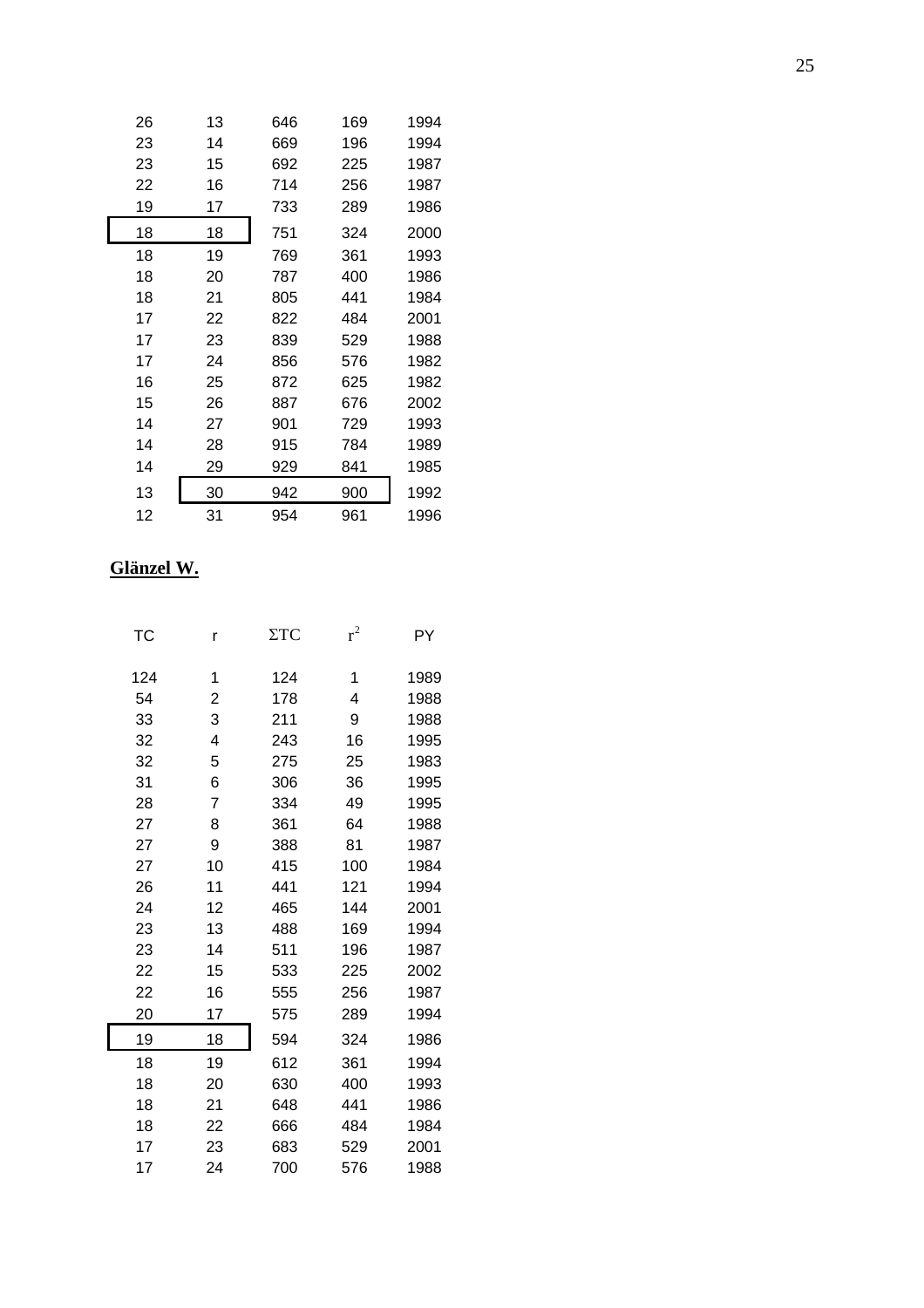| 16               | 25 | 716         | 625   | 1999 |
|------------------|----|-------------|-------|------|
| 16               | 26 | 732         | 676   | 1996 |
| 15               | 27 | 747         | 729   | 1997 |
| 15               | 28 | 762         | 784   | 1996 |
|                  |    |             |       |      |
| <b>Moed F.H.</b> |    |             |       |      |
|                  |    |             |       |      |
|                  |    |             |       |      |
| <b>TC</b>        | r  | $\Sigma TC$ | $r^2$ | PY   |
|                  |    |             |       |      |
| 108              | 1  | 108         | 1     | 1985 |
| 56               | 2  | 164         | 4     | 1995 |
| 54               | 3  | 218         | 9     | 1996 |
| 54               | 4  | 272         | 16    | 1995 |
| 49               | 5  | 321         | 25    | 1991 |
| 41               | 6  | 362         | 36    | 1985 |
| 35               | 7  | 397         | 49    | 1991 |
| 31               | 8  | 428         | 64    | 1990 |
| 26               | 9  | 454         | 81    | 2002 |
| 26               | 10 | 480         | 100   | 1989 |
| 24               | 11 | 504         | 121   | 1996 |
| 23               | 12 | 527         | 144   | 1999 |
| 23               | 13 | 550         | 169   | 1998 |
| 22               | 14 | 572         | 196   | 2002 |
| 22               | 15 | 594         | 225   | 1991 |
| 20               | 16 | 614         | 256   | 2001 |
| 20               | 17 | 634         | 289   | 1999 |
| 18               | 18 | 652         | 324   | 1989 |
| 17               | 19 | 669         | 361   | 1985 |
| 15               | 20 | 684         | 400   | 1999 |
| 15               | 21 | 699         | 441   | 1993 |
| 13               | 22 | 712         | 484   | 1998 |
| 13               | 23 | 725         | 529   | 1993 |
| 12               | 24 | 737         | 576   | 2002 |
| 12               | 25 | 749         | 625   | 1993 |
| 9                | 26 | 758         | 676   | 1999 |
| 9                | 27 | 767         | 729   | 1996 |
| 9                | 28 | 776         | 784   | 1996 |

## **Leydesdorff L.**

| ТC | r             | $\Sigma T C$ | $r^2$ | PY   |
|----|---------------|--------------|-------|------|
| 79 | 1             | 79           | 1     | 2000 |
| 32 | $\mathcal{P}$ | 111          | 4     | 1998 |
| 26 | 3             | 137          | 9     | 1986 |
| 24 | 4             | 161          | 16    | 1989 |
| 23 | 5             | 184          | 25    | 1990 |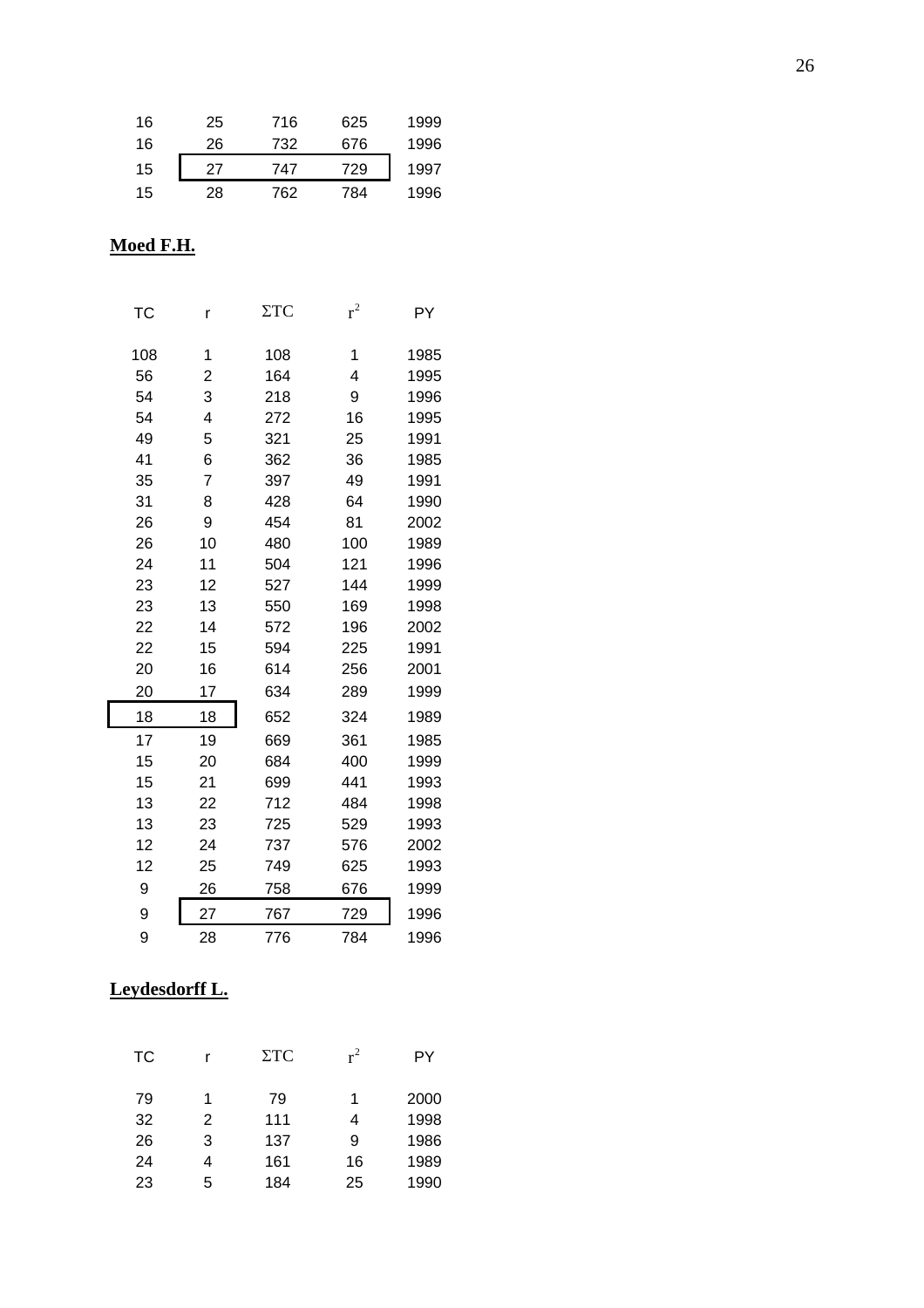| 22 | 6  | 206 | 36  | 1987 |
|----|----|-----|-----|------|
| 19 | 7  | 225 | 49  | 1989 |
| 17 | 8  | 242 | 64  | 1996 |
| 17 | 9  | 259 | 81  | 1991 |
| 16 | 10 | 275 | 100 | 1997 |
| 15 | 11 | 290 | 121 | 1994 |
| 13 | 12 | 303 | 144 | 1994 |
| 13 | 13 | 316 | 169 | 1993 |
| 13 | 14 | 329 | 196 | 1989 |
| 11 | 15 | 340 | 225 | 2000 |
| 11 | 16 | 351 | 256 | 1993 |
| 11 | 17 | 362 | 289 | 1992 |
| 10 | 18 | 372 | 324 | 1998 |
| 10 | 19 | 382 | 361 | 1997 |
| 9  | 20 | 391 | 400 | 1992 |

### **Egghe L.**

| <b>TC</b> | r  | $\Sigma TC$ | $r^2$ | PY   |
|-----------|----|-------------|-------|------|
| 47        | 1  | 47          | 1     | 1990 |
| 42        | 2  | 89          | 4     | 1985 |
| 37        | 3  | 126         | 9     | 2000 |
| 36        | 4  | 162         | 16    | 1992 |
| 21        | 5  | 183         | 25    | 1992 |
| 18        | 6  | 201         | 36    | 1991 |
| 17        | 7  | 218         | 49    | 1986 |
| 16        | 8  | 234         | 64    | 1995 |
| 16        | 9  | 250         | 81    | 1988 |
| 16        | 10 | 266         | 100   | 1986 |
| 15        | 11 | 281         | 121   | 1993 |
| 13        | 12 | 294         | 144   | 1996 |
| 13        | 13 | 307         | 169   | 1996 |
| 13        | 14 | 320         | 196   | 1990 |
| 13        | 15 | 333         | 225   | 1988 |
| 12        | 16 | 345         | 256   | 2000 |
| 12        | 17 | 357         | 289   | 1994 |
| 12        | 18 | 369         | 324   | 1988 |
| 12        | 19 | 381         | 361   | 1987 |
| 11        | 20 | 392         | 400   | 2000 |

### **Rousseau R.**

| <b>TC</b> | $\Sigma T C$ | ⊷∸ | PY   |
|-----------|--------------|----|------|
| -25       | 25           |    | 1996 |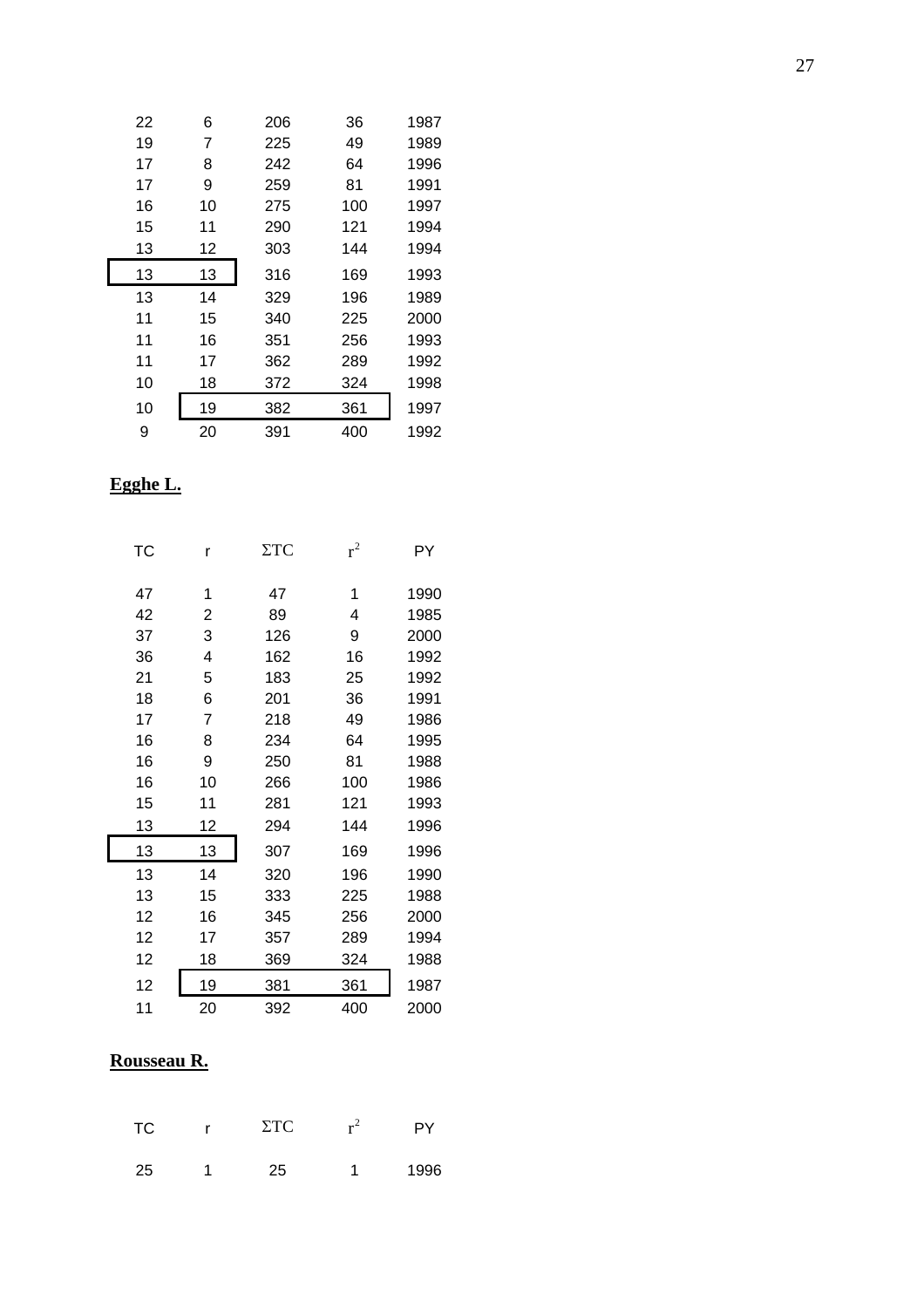| 18 | 2  | 43  | 4   | 2003 |
|----|----|-----|-----|------|
| 18 | 3  | 61  | 9   | 1991 |
| 16 | 4  | 77  | 16  | 1995 |
| 16 | 5  | 93  | 25  | 1988 |
| 15 | 6  | 108 | 36  | 1987 |
| 15 | 7  | 123 | 49  | 1992 |
| 14 | 8  | 137 | 64  | 1994 |
| 13 | 9  | 150 | 81  | 2002 |
| 13 | 10 | 163 | 100 | 1999 |
| 13 | 11 | 176 | 121 | 1996 |
| 13 | 12 | 189 | 144 | 1996 |
| 13 | 13 | 202 | 169 | 1993 |
| 12 | 14 | 214 | 196 | 2000 |
| 12 | 15 | 226 | 225 | 2000 |
| 12 | 16 | 238 | 256 | 1990 |

## **Ingwersen P.**

| <b>TC</b> | r              | $\Sigma TC$ | $r^2$ | PY   |
|-----------|----------------|-------------|-------|------|
| 120       | 1              | 120         | 1     | 1996 |
| 93        | 2              | 213         | 4     | 1998 |
| 83        | 3              | 296         | 9     | 1997 |
| 79        | 4              | 375         | 16    | 1982 |
| 52        | 5              | 427         | 25    | 2001 |
| 37        | 6              | 464         | 36    | 1997 |
| 31        | $\overline{7}$ | 495         | 49    | 1984 |
| 29        | 8              | 524         | 64    | 1997 |
| 29        | 9              | 553         | 81    | 1987 |
| 19        | 10             | 572         | 100   | 2000 |
| 17        | 11             | 589         | 121   | 1984 |
| 15        | 12             | 604         | 144   | 1996 |
| 14        | 13             | 618         | 169   | 1997 |
| 10        | 14             | 628         | 196   | 2001 |
| 10        | 15             | 638         | 225   | 1992 |
| 8         | 16             | 646         | 256   | 1999 |
| 7         | 17             | 653         | 289   | 1999 |
| 7         | 18             | 660         | 324   | 1995 |
| 6         | 19             | 666         | 361   | 2000 |
| 6         | 20             | 672         | 400   | 1993 |
| 5         | 21             | 677         | 441   | 2000 |
| 3         | 22             | 680         | 484   | 2001 |
| 3         | 23             | 683         | 529   | 2000 |
| 3         | 24             | 686         | 576   | 2000 |
| 3         | 25             | 689         | 625   | 1994 |
| 3         | 26             | 692         | 676   | 1994 |
| 3         | 27             | 695         | 729   | 1992 |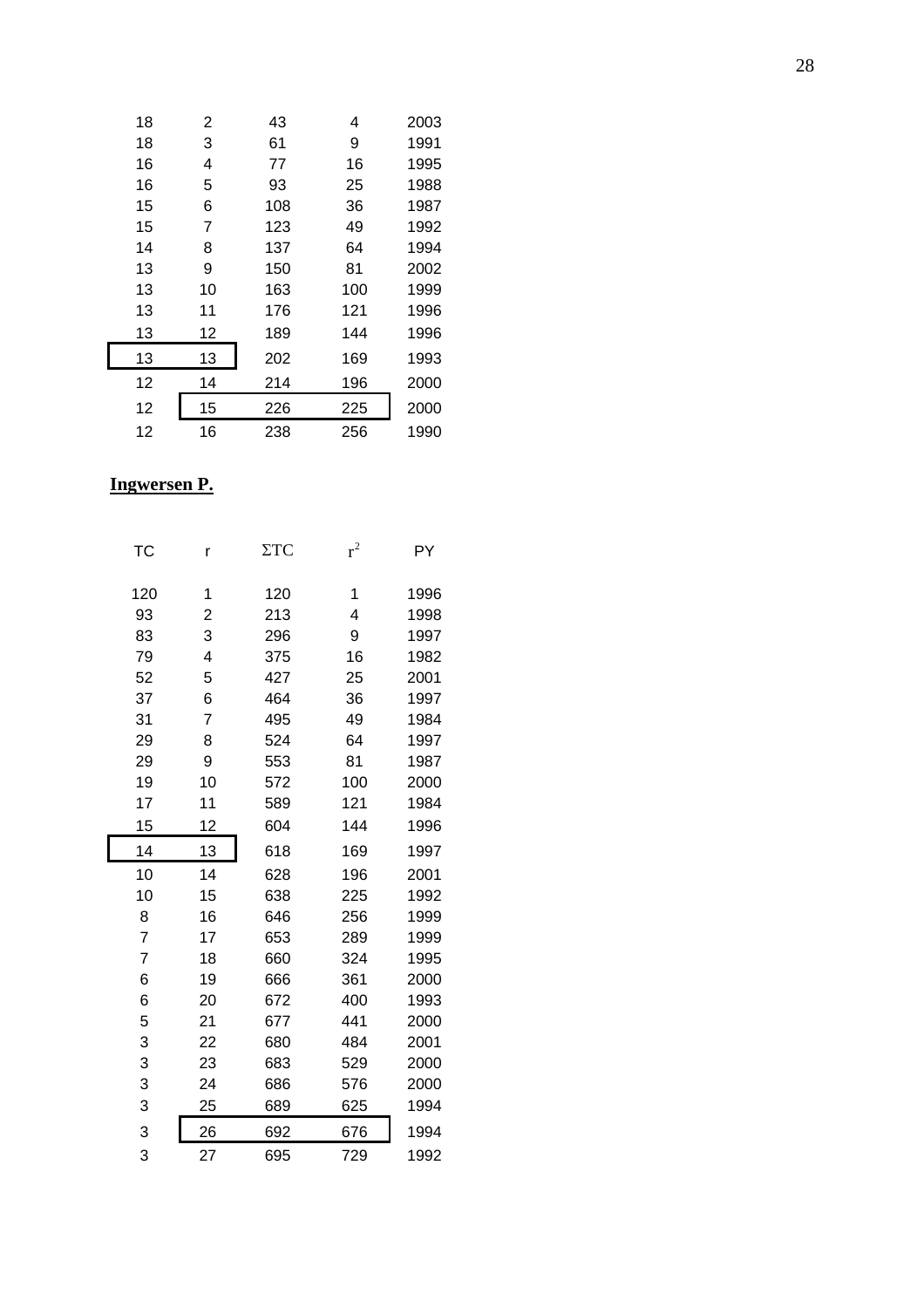#### **White H.D.**

| TC  | r  | $\Sigma$ TC | $\mathbf{r}^2$ | PY   |
|-----|----|-------------|----------------|------|
| 128 | 1  | 128         | 1              | 1981 |
| 106 | 2  | 234         | 4              | 1998 |
| 103 | 3  | 337         | 9              | 1989 |
| 45  | 4  | 382         | 16             | 1997 |
| 37  | 5  | 419         | 25             | 1982 |
| 28  | 6  | 447         | 36             | 1981 |
| 22  | 7  | 469         | 49             | 1983 |
| 21  | 8  | 490         | 64             | 1987 |
| 20  | 9  | 510         | 81             | 2001 |
| 15  | 10 | 525         | 100            | 1987 |
| 14  | 11 | 539         | 121            | 1986 |
| 14  | 12 | 553         | 144            | 1985 |
| 12  | 13 | 565         | 169            | 2003 |
| 12  | 14 | 577         | 196            | 1996 |
| 12  | 15 | 589         | 225            | 1981 |
| 12  | 16 | 601         | 256            | 1981 |
| 11  | 17 | 612         | 289            | 2003 |
| 10  | 18 | 622         | 324            | 1990 |
| 8   | 19 | 630         | 361            | 1986 |
| 6   | 20 | 636         | 400            | 2001 |
| 5   | 21 | 641         | 441            | 2004 |
| 5   | 22 | 646         | 484            | 1986 |
| 5   | 23 | 651         | 529            | 1984 |
| 5   | 24 | 656         | 576            | 1977 |
| 4   | 25 | 660         | 625            | 2003 |
| 4   | 26 | 664         | 676            | 1986 |

## **IV. Conclusions and open problems**

In this paper we studied the g-index being an improvement of the h-index. The g-index g is the largest rank (where papers are arranged in decreasing order of the number of citations they received) such that the first g papers have (together) at least  $g^2$  citations. We show that  $g \geq h$ and that g always uniquely exists. We present formulae for g in Lotkaian informetrics. We show that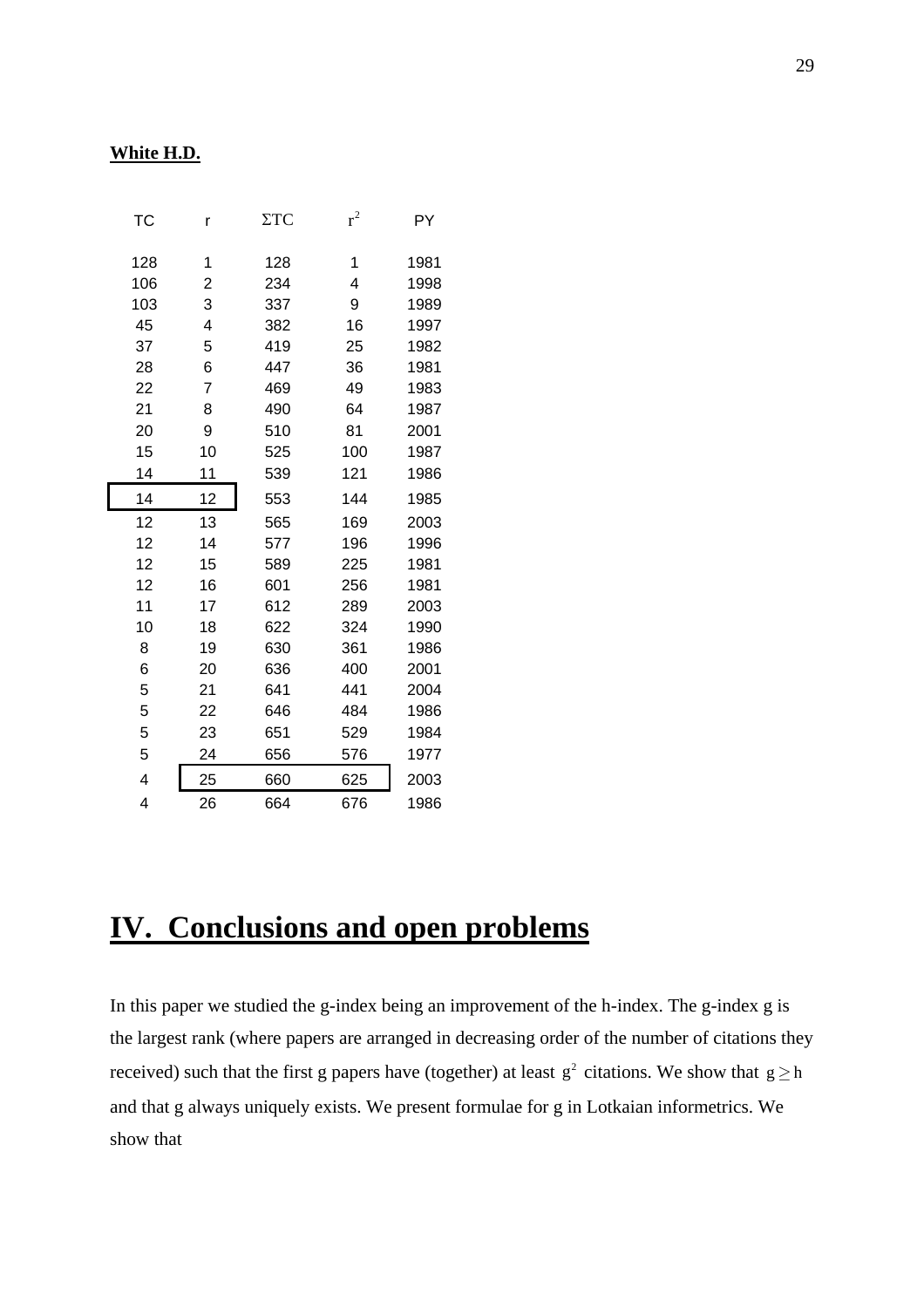$$
g = \left(\frac{\alpha - 1}{\alpha - 2}\right)^{\frac{\alpha - 1}{\alpha}} T^{\frac{1}{\alpha}}
$$

$$
g = \left(\frac{\alpha - 1}{\alpha - 2}\right)^{\frac{\alpha - 1}{\alpha}} h
$$

if these values are  $\leq$  T; otherwise  $g = T$ .

Here  $\alpha$  is the Lotka exponent and T denotes the total number of sources (in the citation application this means the total number of ever cited papers).

We then calculate the h- and g-indexes of the (still active) Price medallists. Different than in Glänzel and Persson (2005) we do not limit the publication period (except for the fact that we do not use papers older than published in 1972 due to the fact that ISI has no data for them) nor do we limit the topic to informetrics, hence the complete careers (up to 1972) of the Price medallists are considered. It is found that the ranked g-index column resembles more the overall feeling of "visibility" or "life time achievement" than does the ranked h-index column.

We leave open the further exploration of the g-index, including the establishment of the gindex in function of time. In Egghe (2006b) we were able to do this for the h-index based on the cumulative  $n<sup>nt</sup>$  citation distribution (see Egghe and Rao (2001)) and in a forthcoming paper we will do the same for the g-index based on a time-dependent Lotkaian theory.

We also leave open the construction of other h- or g-like indexes and the comparison of these new indexes with the h- and g-index. It would also be interesting to work out more practical cases (in other fields) of h- and g-index comparisons. Such case studies can learn a lot on the advantages and/or disadvantages of the h-index and the g-index.